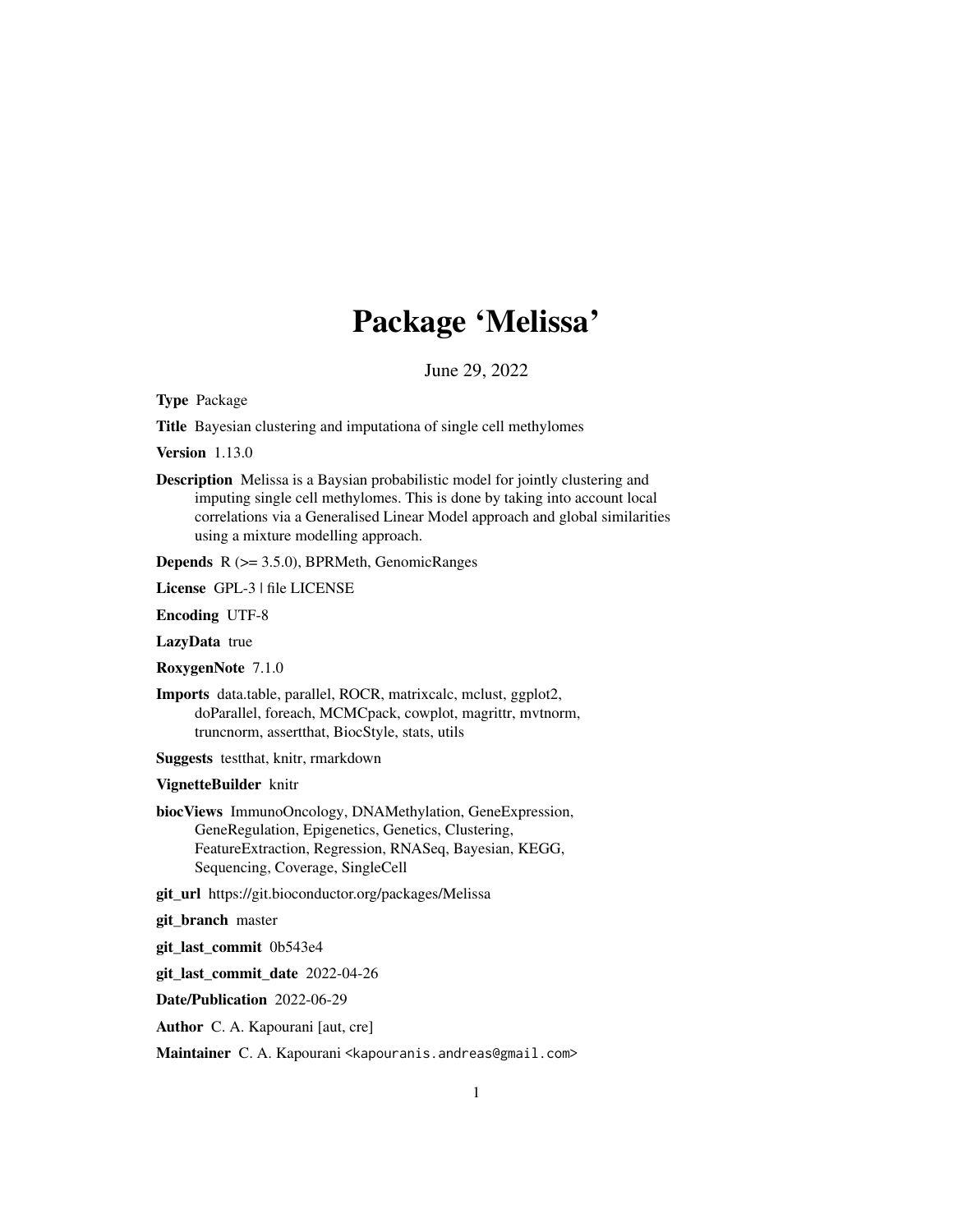# <span id="page-1-0"></span>R topics documented:

|       |                                                                                                                                         | $\overline{4}$ |
|-------|-----------------------------------------------------------------------------------------------------------------------------------------|----------------|
|       |                                                                                                                                         | $\overline{4}$ |
|       |                                                                                                                                         |                |
|       |                                                                                                                                         |                |
|       |                                                                                                                                         |                |
|       |                                                                                                                                         |                |
|       | $\text{impute\_met\_files} \dots \dots \dots \dots \dots \dots \dots \dots \dots \dots \dots \dots \dots \dots \dots \dots \dots \dots$ |                |
|       |                                                                                                                                         |                |
|       |                                                                                                                                         |                |
|       |                                                                                                                                         |                |
|       |                                                                                                                                         |                |
|       |                                                                                                                                         |                |
|       |                                                                                                                                         |                |
|       |                                                                                                                                         |                |
|       |                                                                                                                                         |                |
|       |                                                                                                                                         |                |
|       |                                                                                                                                         |                |
| Index |                                                                                                                                         | 24             |
|       |                                                                                                                                         |                |

<span id="page-1-1"></span>binarise\_files *Binarise CpG sites*

# Description

Script for binarising CpG sites and formatting the coverage file so it can be directly used from the BPRMeth package. The format of each file is the following: <chr> <start> <met\_level>, where met\_level can be either 0 or 1. To read compressed files, e.g ending in .gz or .bz2, the R.utils package needs to be installed.

# Usage

```
binarise_files(indir, outdir = NULL, format = 1, no_cores = NULL)
```
# Arguments

| indir    | Directory containing the coverage files, output from Bismark.                                                                                                                                                                                                                                                                                                                              |
|----------|--------------------------------------------------------------------------------------------------------------------------------------------------------------------------------------------------------------------------------------------------------------------------------------------------------------------------------------------------------------------------------------------|
| outdir   | Directory to store the output files for each cell with exactly the same name. If<br>NULL, then a directory called 'binarised' inside 'indir' will be create by default.                                                                                                                                                                                                                    |
| format   | Integer, denoting the format of coverage file. When set to '1', the coverage<br>file format is assumed to be: " <chr> <start> <end> <met prcg=""> <met reads=""><br/><unmet_reads>". When set to '2', then the format is assumed to be: "<chr><br/><start> <met preg=""> <met reads=""> <unmet reads="">".</unmet></met></met></start></chr></unmet_reads></met></met></end></start></chr> |
| no_cores | Number of cores to use for parallel processing. If NULL, no parallel processing<br>is used.                                                                                                                                                                                                                                                                                                |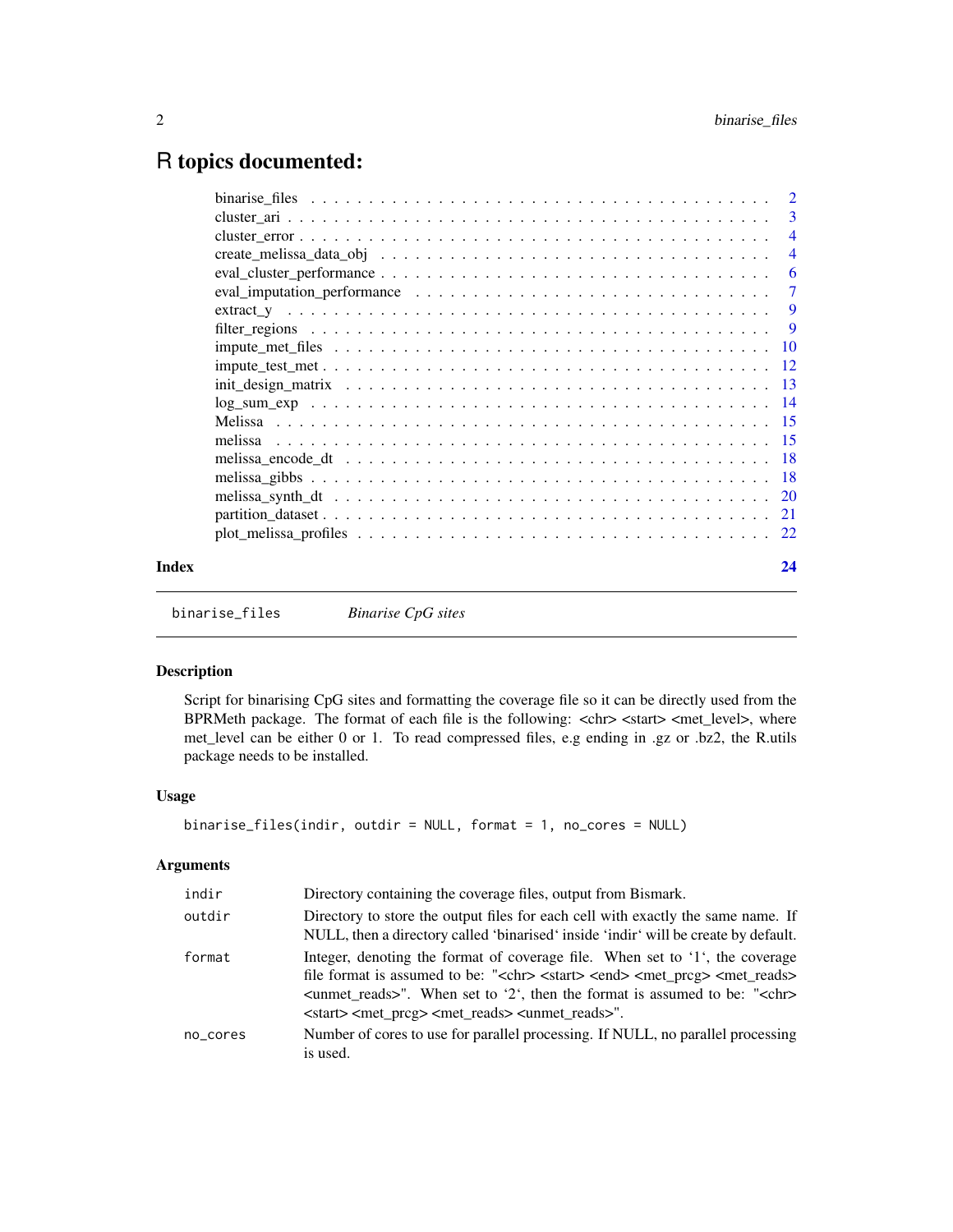# <span id="page-2-0"></span>cluster\_ari 3

# Value

No value is returned, the binarised data are stored in the outdir.

# Author(s)

C.A.Kapourani <C.A.Kapourani@ed.ac.uk>

#### See Also

[create\\_melissa\\_data\\_obj](#page-3-1), [melissa](#page-14-1), [filter\\_regions](#page-8-1)

# Examples

```
## Not run:
# Met directory
met_dir <- "name_of_met_dir"
binarise_files(met_dir)
## End(Not run)
```
cluster\_ari *Compute clustering ARI*

# Description

cluster\_ari computes the clustering performance in terms of the Adjusted Rand Index (ARI) metric.

# Usage

```
cluster_ari(C_true, C_post)
```
#### Arguments

| C_true | True cluster assignemnts.                                    |
|--------|--------------------------------------------------------------|
| C_post | Posterior responsibilities of predicted cluster assignemnts. |

# Value

The clustering ARI.

# Author(s)

C.A.Kapourani <C.A.Kapourani@ed.ac.uk>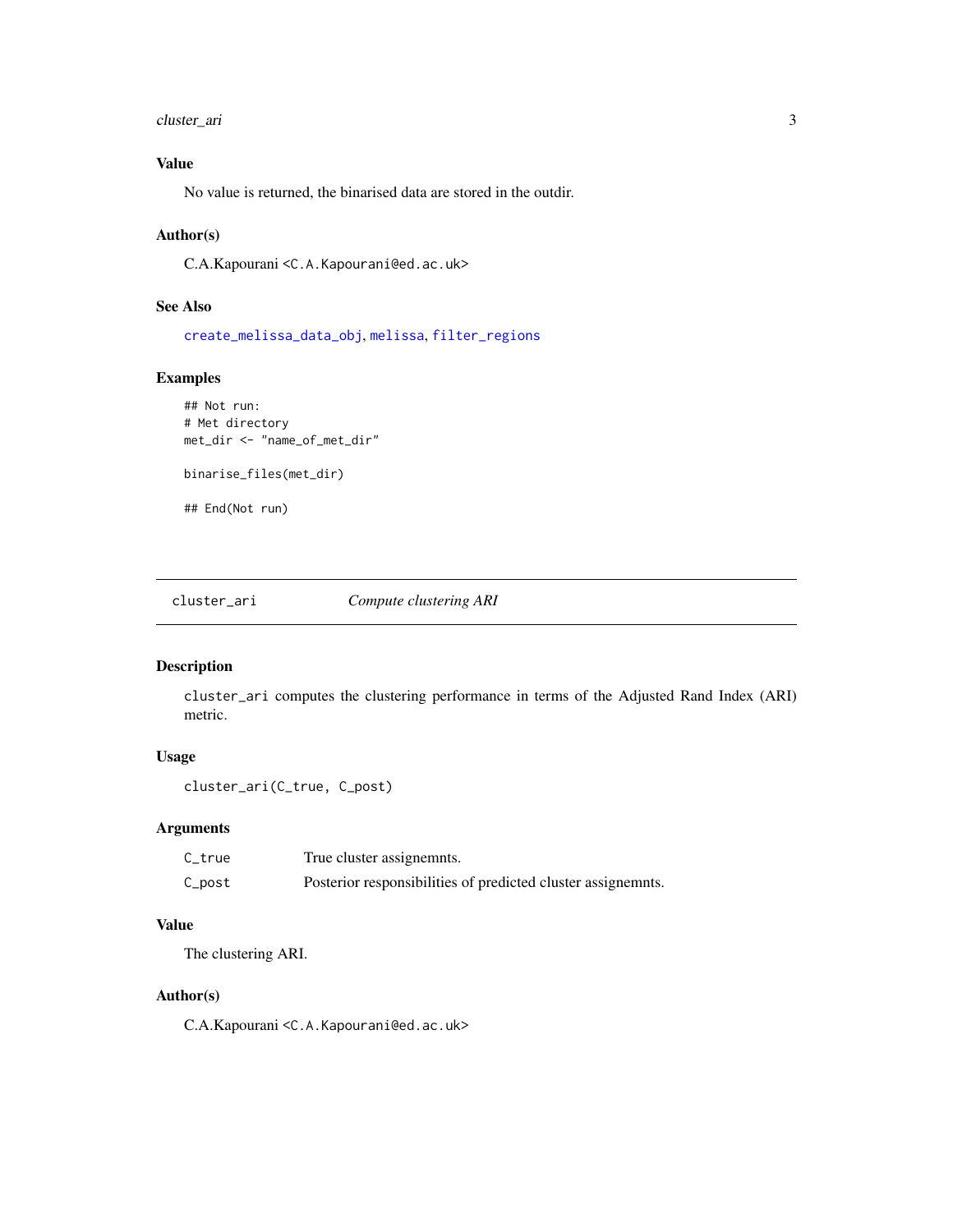<span id="page-3-0"></span>cluster\_error *Compute clustering assignment error* cluster\_error *computes the clustering assignment error, i.e. the average number of incorrect cluster assignments:*

$$
OE = \sum_{n=1}^{n} n = 1^N \left( I(LT_n \neq LP_n) \right) / N
$$

# Description

Compute clustering assignment error

cluster\_error computes the clustering assignment error, i.e. the average number of incorrect cluster assignments:

$$
OE = \sum_{n=1}^{N} (I(LT_n \neq LP_n))/N
$$

#### Usage

cluster\_error(C\_true, C\_post)

#### Arguments

| C_true | True cluster assignemnts.                        |
|--------|--------------------------------------------------|
| C_post | Posterior mean of predicted cluster assignemnts. |

#### Value

The clustering assignment error

#### Author(s)

C.A.Kapourani <C.A.Kapourani@ed.ac.uk>

<span id="page-3-1"></span>create\_melissa\_data\_obj

*Create methylation regions for all cells*

#### Description

Wrapper function for creating methylation regions for all cells, which is the input object for Melissa prior to filtering.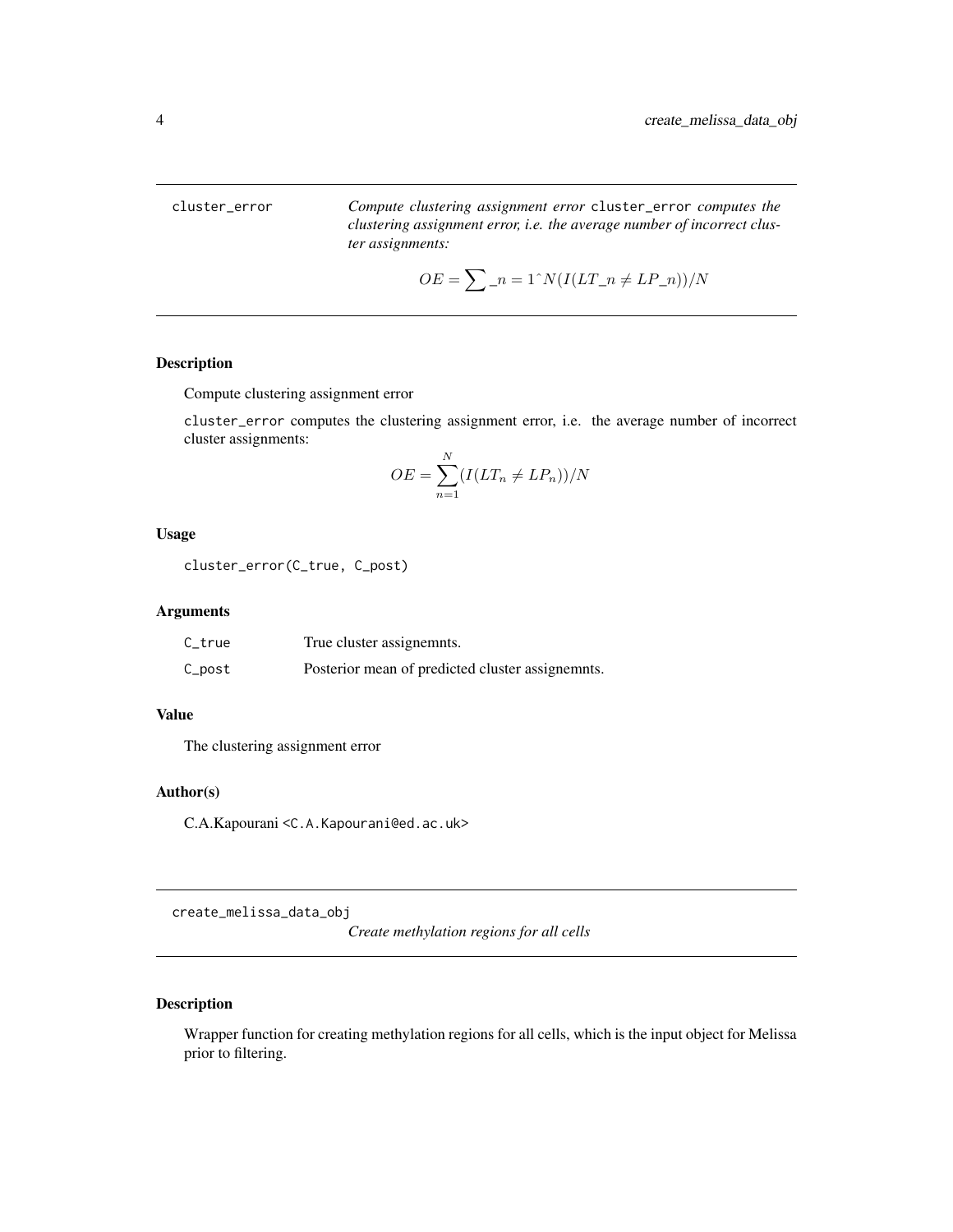# Usage

```
create_melissa_data_obj(
 met_dir,
  anno_file,
  chrom_size_file = NULL,
  chr_discarded = NULL,
  is_centre = FALSE,
  is_window = TRUE,
  upstream = -5000,
  downstream = 5000,
  cov = 5,
  sd_{th}resh = -1,
  no_cores = NULL
)
```
# Arguments

| met_dir         | Directory of (binarised) methylation files, each file corresponds to a single cell.                                                                                                                                                                                                                         |
|-----------------|-------------------------------------------------------------------------------------------------------------------------------------------------------------------------------------------------------------------------------------------------------------------------------------------------------------|
| anno_file       | The annotation file with 'tab' delimited format: "chromosome", "start", "end",<br>"strand", "id", "name" (optional). Read the 'BPRMeth' documentation for more<br>details.                                                                                                                                  |
| chrom_size_file |                                                                                                                                                                                                                                                                                                             |
|                 | Optional file name to read genome chromosome sizes.                                                                                                                                                                                                                                                         |
| chr_discarded   | Optional vector with chromosomes to be discarded.                                                                                                                                                                                                                                                           |
| is_centre       | Logical, whether 'start' and 'end' locations are pre-centred. If TRUE, the mean<br>of the locations will be chosen as centre. If FALSE, the 'start' will be chosen as<br>the center; e.g. for genes the 'start' denotes the TSS and we use this as centre to<br>obtain K-bp upstream and downstream of TSS. |
| is_window       | Whether to consider a predefined window region around centre. If TRUE, then<br>'upstream' and 'downstream' parameters are used, otherwise we consider the<br>whole region from start to end location.                                                                                                       |
| upstream        | Integer defining the length of bp upstream of 'centre' for creating the genomic<br>region. If is_window = FALSE, this parameter is ignored.                                                                                                                                                                 |
| downstream      | Integer defining the length of bp downstream of 'centre' for creating the genomic<br>region. If is_window = FALSE, this parameter is ignored.                                                                                                                                                               |
| COV             | Integer defining the minimum coverage of CpGs that each region must contain.                                                                                                                                                                                                                                |
| sd_thresh       | Optional numeric defining the minimum standard deviation of the methylation<br>change in a region. This is used to filter regions with no methylation variability.                                                                                                                                          |
| no_cores        | Number of cores to be used for parallel processing of data.                                                                                                                                                                                                                                                 |

# Value

A melissa\_data\_obj object, with the following elements:

• met: A list of elements of length N, where N are the total number of cells. Each element in the list contains another list of length M, where M is the total number of genomic regions, e.g.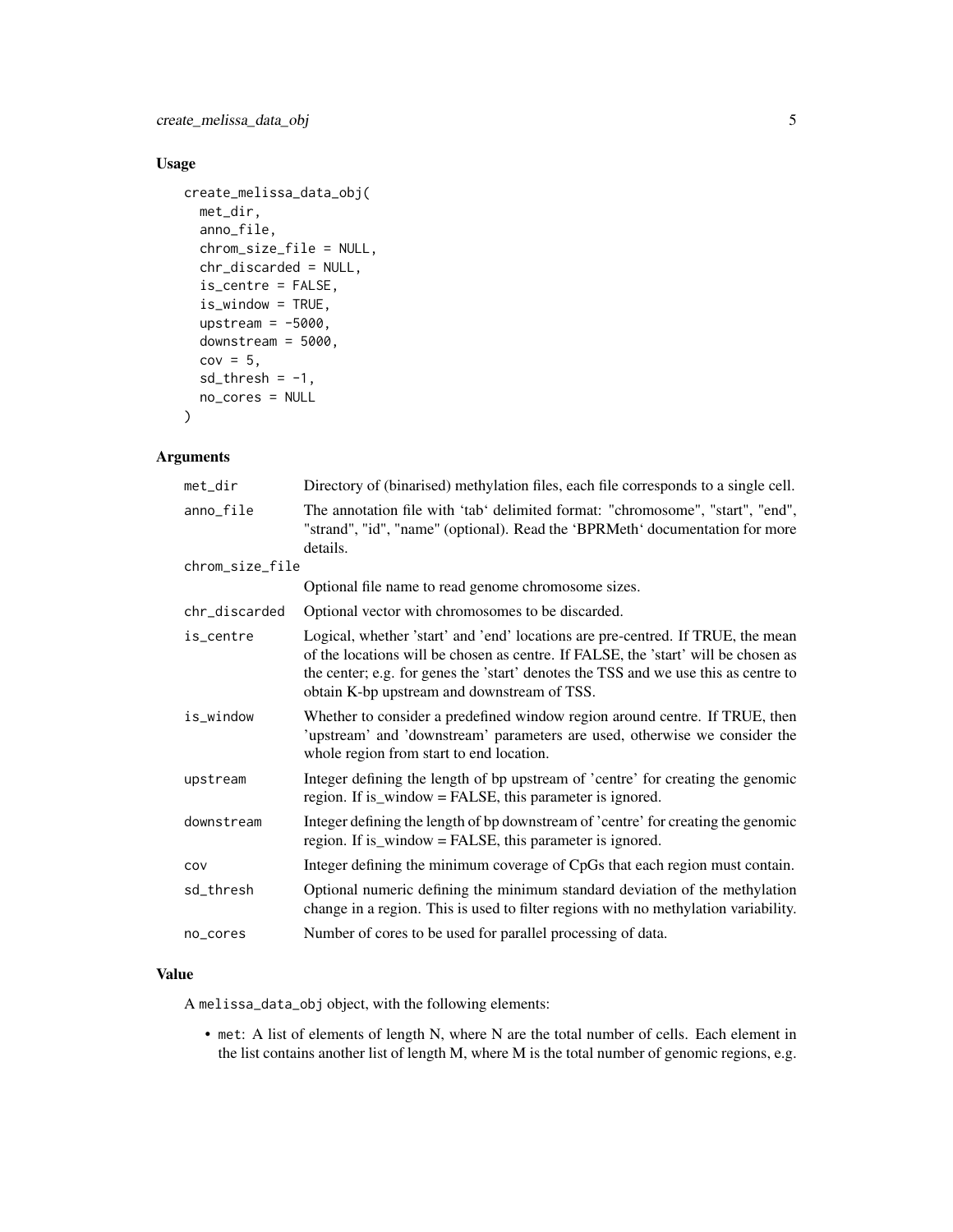<span id="page-5-0"></span>promoters. Each element in the inner list is an I X 2 matrix, where I are the total number of observations. The first column contains the input observations x (i.e. CpG locations) and the 2nd column contains the corresponding methylation level.

- anno\_region: The annotation object.
- opts: A list with the parameters that were used for creating the object.

# Author(s)

C.A.Kapourani <C.A.Kapourani@ed.ac.uk>

# See Also

[binarise\\_files](#page-1-1), [melissa](#page-14-1), [filter\\_regions](#page-8-1)

# Examples

```
## Not run:
# Met directory
met_dir <- "name_of_met_dir"
# Annotation file name
anno_file <- "name_of_anno_file"
obj <- create_melissa_data_obj(met_dir, anno_file)
# Extract annotation regions
met <- obj$met
# Extract annotation regions
anno <- obj$anno_region
## End(Not run)
```
<span id="page-5-1"></span>eval\_cluster\_performance

*Evaluate clustering performance*

# Description

eval\_cluster\_performance is a wrapper function for computing clustering performance in terms of ARI and clustering assignment error.

#### Usage

eval\_cluster\_performance(obj, C\_true)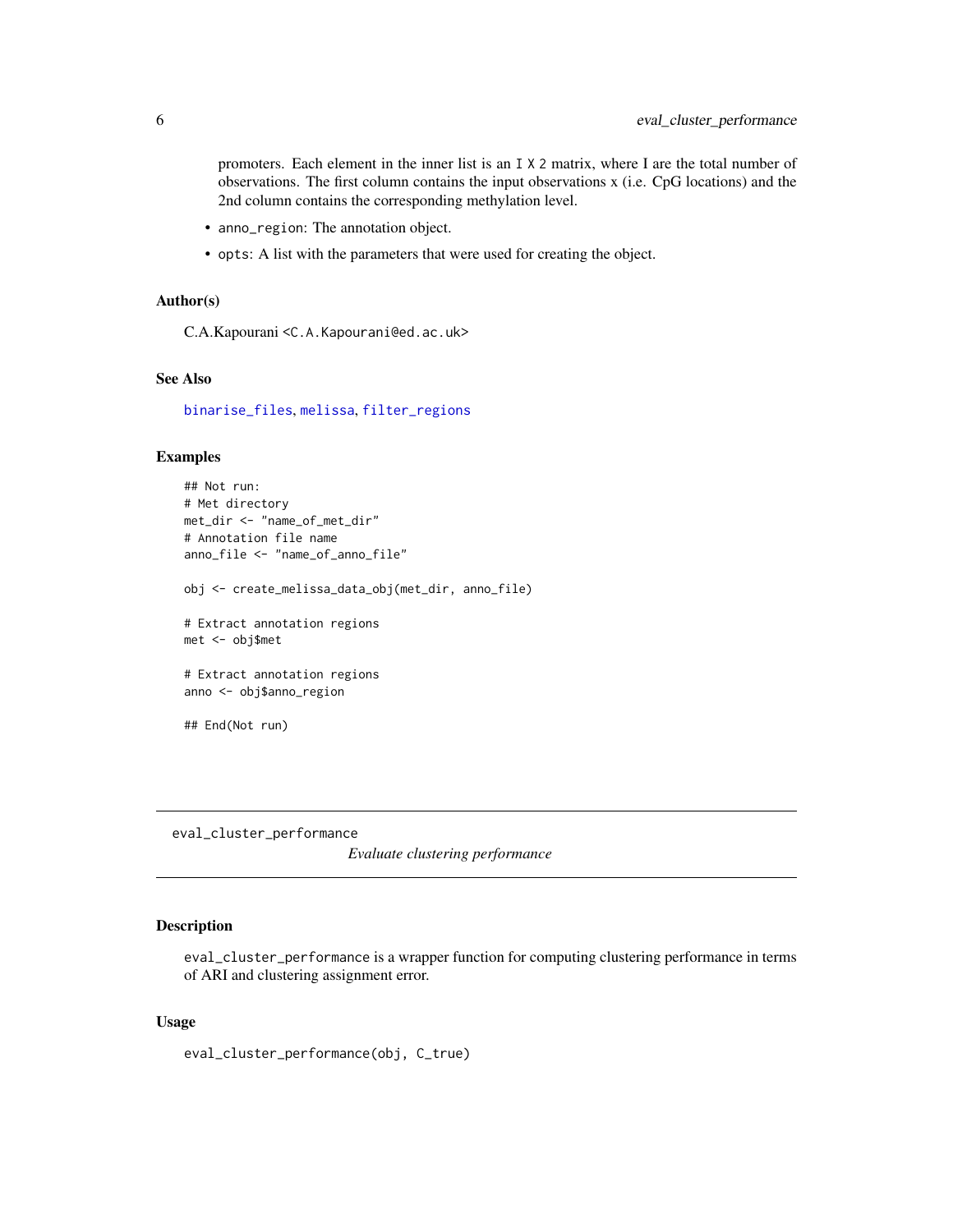#### <span id="page-6-0"></span>**Arguments**

| obi        | Output of Melissa inference object. |
|------------|-------------------------------------|
| $C_{true}$ | True cluster assignemnts.           |

# Value

The 'melissa' object, with an additional slot named 'clustering', containing the ARI and clustering assignment error performance.

# Author(s)

C.A.Kapourani <C.A.Kapourani@ed.ac.uk>

# See Also

[create\\_melissa\\_data\\_obj](#page-3-1), [melissa](#page-14-1), [filter\\_regions](#page-8-1), [eval\\_imputation\\_performance](#page-6-1), [eval\\_cluster\\_performance](#page-5-1)

# Examples

```
## Extract synthetic data
dt <- melissa_synth_dt
# Partition to train and test set
dt <- partition_dataset(dt)
# Create basis object from BPRMeth package
basis_obj <- BPRMeth::create_rbf_object(M = 3)
# Run Melissa
melissa_obj <- melissa(X = dt$met, K = 2, basis = basis_obj, vb_max_iter = 10,
  vb_init_nstart = 1, is_parallel = FALSE, is_verbose = FALSE)
# Compute cluster performance
melissa_obj <- eval_cluster_performance(melissa_obj, dt$opts$C_true)
cat("ARI: ", melissa_obj$clustering$ari)
```
<span id="page-6-1"></span>eval\_imputation\_performance

*Evaluate imputation performance*

#### Description

eval\_imputation\_performance is a wrapper function for computing imputation/clustering performance in terms of different metrics, such as AUC and precision recall curves.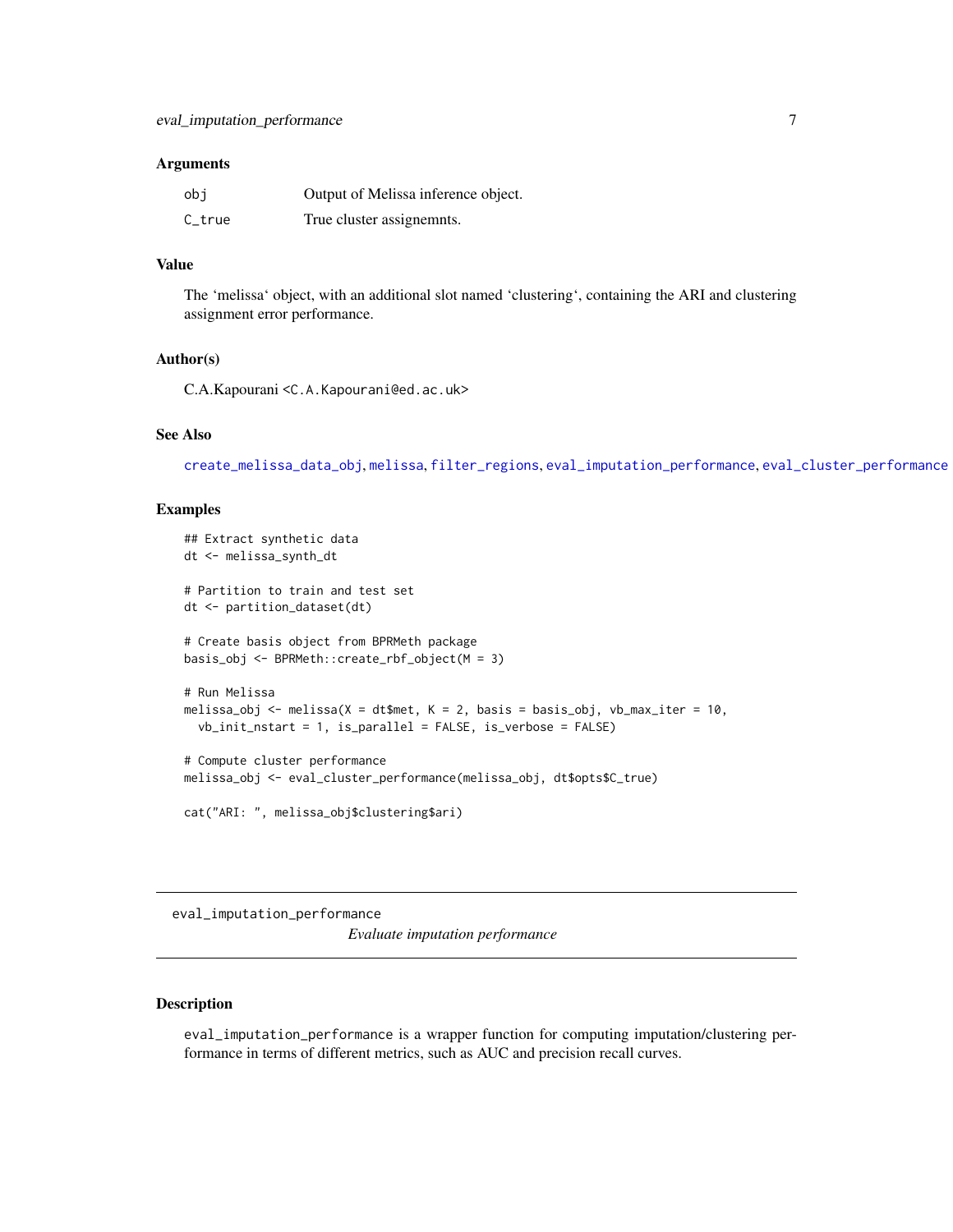<span id="page-7-0"></span>eval\_imputation\_performance(obj, imputation\_obj)

#### Arguments

| obi | Output of Melissa inference object.                                                                                                               |
|-----|---------------------------------------------------------------------------------------------------------------------------------------------------|
|     | imputation_obj List containing two vectors of equal length, corresponding to true methylation<br>states and predicted/imputed methylation states. |
|     |                                                                                                                                                   |

# Value

The 'melissa' object, with an additional slot named 'imputation', containing the AUC, F-measure, True Positive Rate (TPR) and False Positive Rate (FPR), and Precision Recall (PR) curves.

#### Author(s)

C.A.Kapourani <C.A.Kapourani@ed.ac.uk>

#### See Also

[create\\_melissa\\_data\\_obj](#page-3-1), [melissa](#page-14-1), [impute\\_test\\_met](#page-11-1), [filter\\_regions](#page-8-1), [eval\\_imputation\\_performance](#page-6-1), [eval\\_cluster\\_performance](#page-5-1)

#### Examples

```
# First take a subset of cells to efficiency
# Extract synthetic data
dt <- melissa_synth_dt
# Partition to train and test set
dt <- partition_dataset(dt)
# Create basis object from BPRMeth package
basis_obj <- BPRMeth::create_rbf_object(M = 3)
# Run Melissa
melissa_obj <- melissa(X = dt$met, K = 2, basis = basis_obj, vb_max_iter = 10,
  vb_init_nstart = 1, is_parallel = FALSE, is_verbose = FALSE)
imputation_obj <- impute_test_met(obj = melissa_obj, test = dt$met_test)
melissa_obj <- eval_imputation_performance(obj = melissa_obj,
                                           imputation_obj = imputation_obj)
cat("AUC: ", melissa_obj$imputation$auc)
```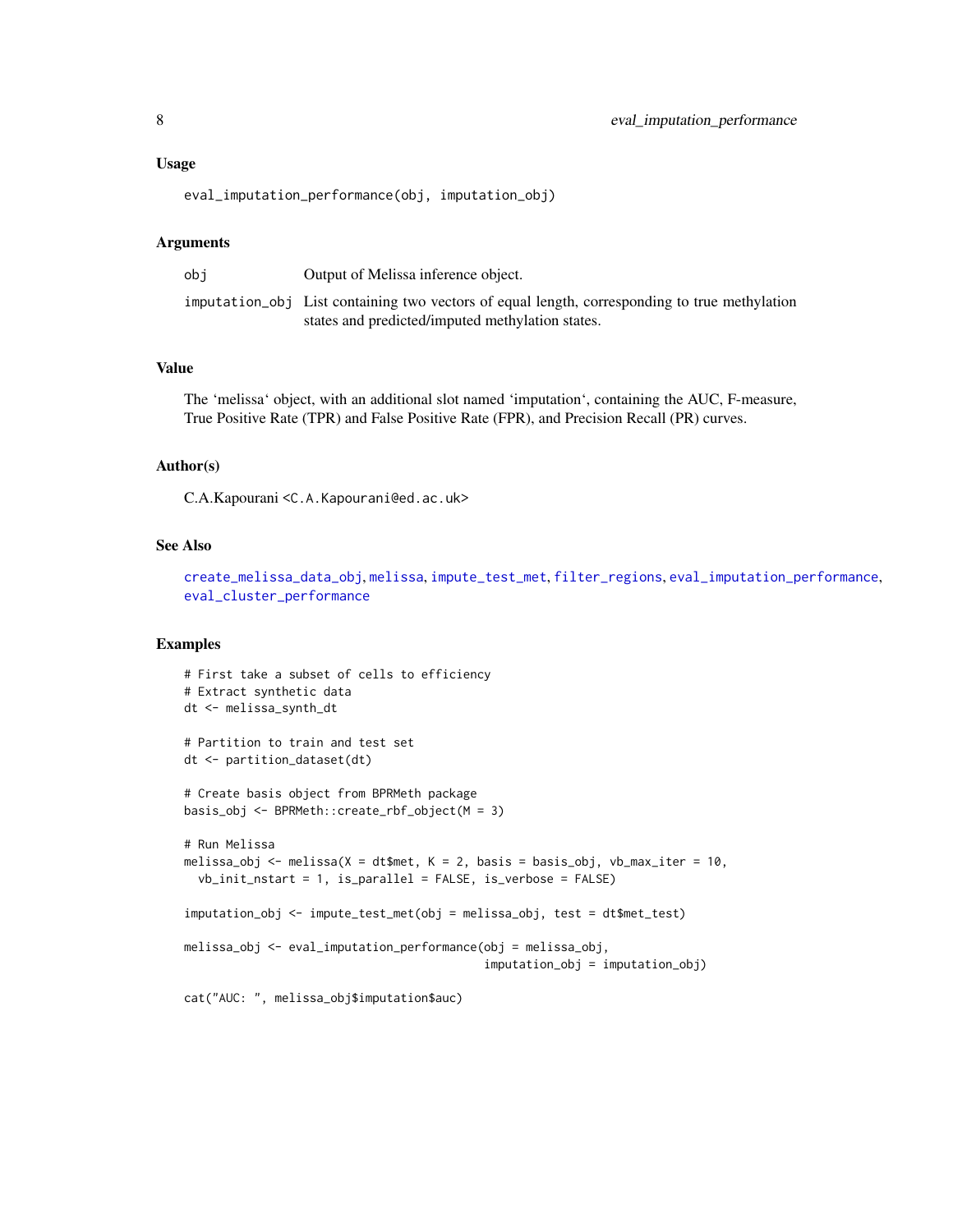<span id="page-8-0"></span>

# Description

Given a list of observations, extract responses y

# Usage

extract\_y(X, coverage\_ind)

#### Arguments

|              | <b>Observations</b>               |
|--------------|-----------------------------------|
| coverage_ind | Which observations have coverage. |

# Value

The design matrix H

<span id="page-8-1"></span>filter\_regions *Filtering process prior to running Melissa*

# Description

Fuctions for filter genomic regions due to (1) low CpG coverage, (2) low coverage across cells, or (3) low mean methylation variability.

# Usage

```
filter_by_cpg_coverage(obj, min_cpgcov = 10)
```
filter\_by\_coverage\_across\_cells(obj, min\_cell\_cov\_prcg = 0.5)

filter\_by\_variability(obj, min\_var = 0.1)

# Arguments

| obj               | Melissa data object.                                                                              |
|-------------------|---------------------------------------------------------------------------------------------------|
| min_cpgcov        | Minimum CpG coverage for each genomic region.                                                     |
| min_cell_cov_prcg |                                                                                                   |
|                   | Threshold on the proportion of cells that have coverage for each region.                          |
| min_var           | Minimum variability of mean methylation across cells, measured in terms of<br>standard deviation. |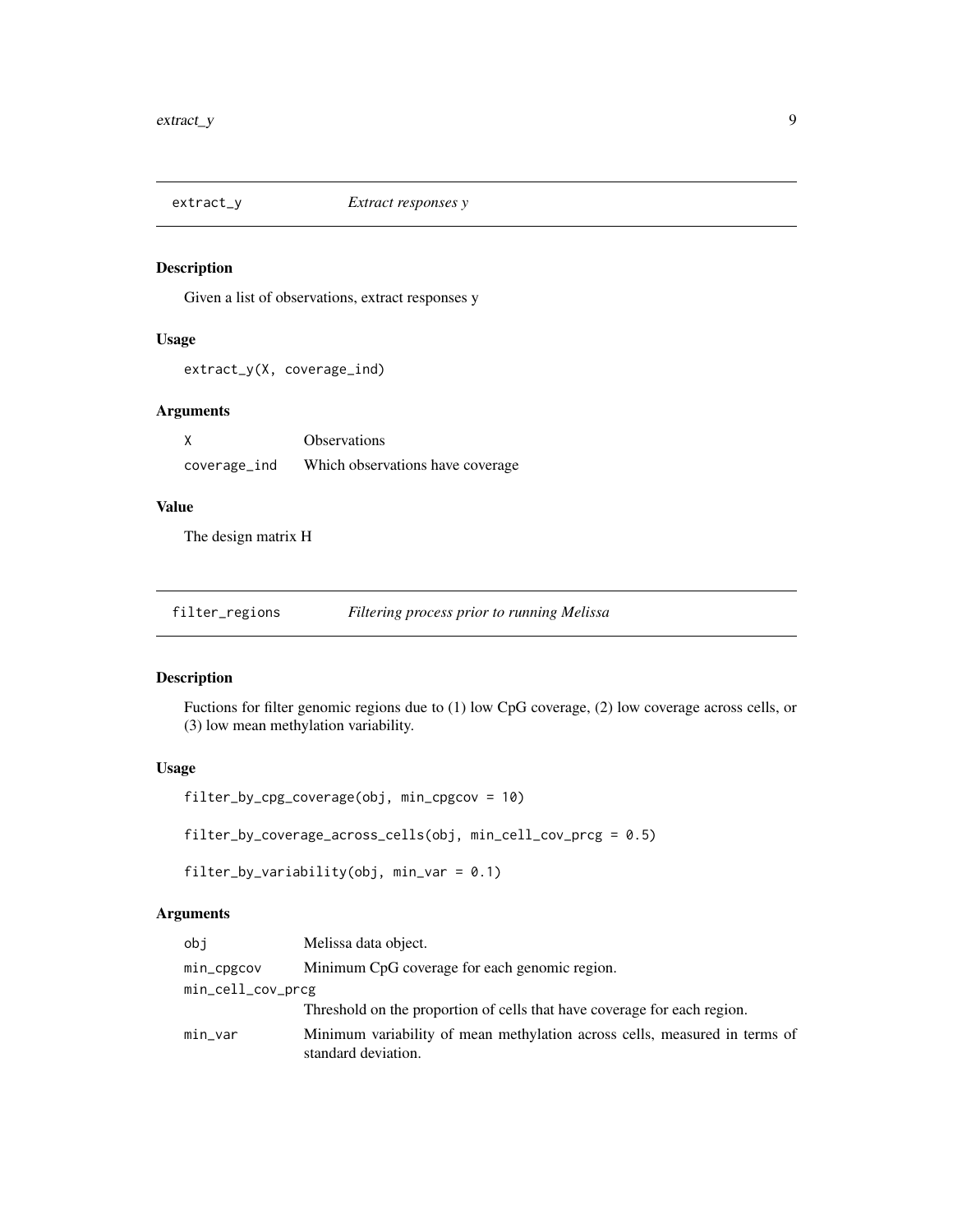# <span id="page-9-0"></span>Details

The (1) 'filter\_by\_cpg\_coverage' function does not actually remove the region, it only sets NA to those regions. The (2) 'filter\_by\_coverage\_across\_cells' function keeps regions from which we can share information across cells. The (3) 'filter by variability' function keeps variable regions which are informative for cell subtype identification.

# Value

The filtered Melissa data object

#### Author(s)

C.A.Kapourani <C.A.Kapourani@ed.ac.uk>

#### See Also

[melissa](#page-14-1), [create\\_melissa\\_data\\_obj](#page-3-1)

#### Examples

```
# Run on synthetic data from Melissa package
filt_obj <- filter_by_cpg_coverage(melissa_encode_dt, min_cpgcov = 20)
# Run on synthetic data from Melissa package
filt_obj <- filter_by_coverage_across_cells(melissa_encode_dt,
                                            min_{cell\_cov\_prog} = 0.7)
# Run on synthetic data from Melissa package
filt_obj <- filter_by_variability(melissa_encode_dt, min_var = 0.1)
```
<span id="page-9-1"></span>impute\_met\_files *Impute/predict methylation files*

#### Description

Make predictions of missing methylation states, i.e. perfrom imputation using Melissa. Each file in the directory will be used as input and a new file will be created in outdir with an additional column containing the predicted met state (value between 0 and 1). Note that predictions will be made only on annotation regions that were used for training Melissa. Check [impute\\_test\\_met](#page-11-1), if you want to make predictions only on test data.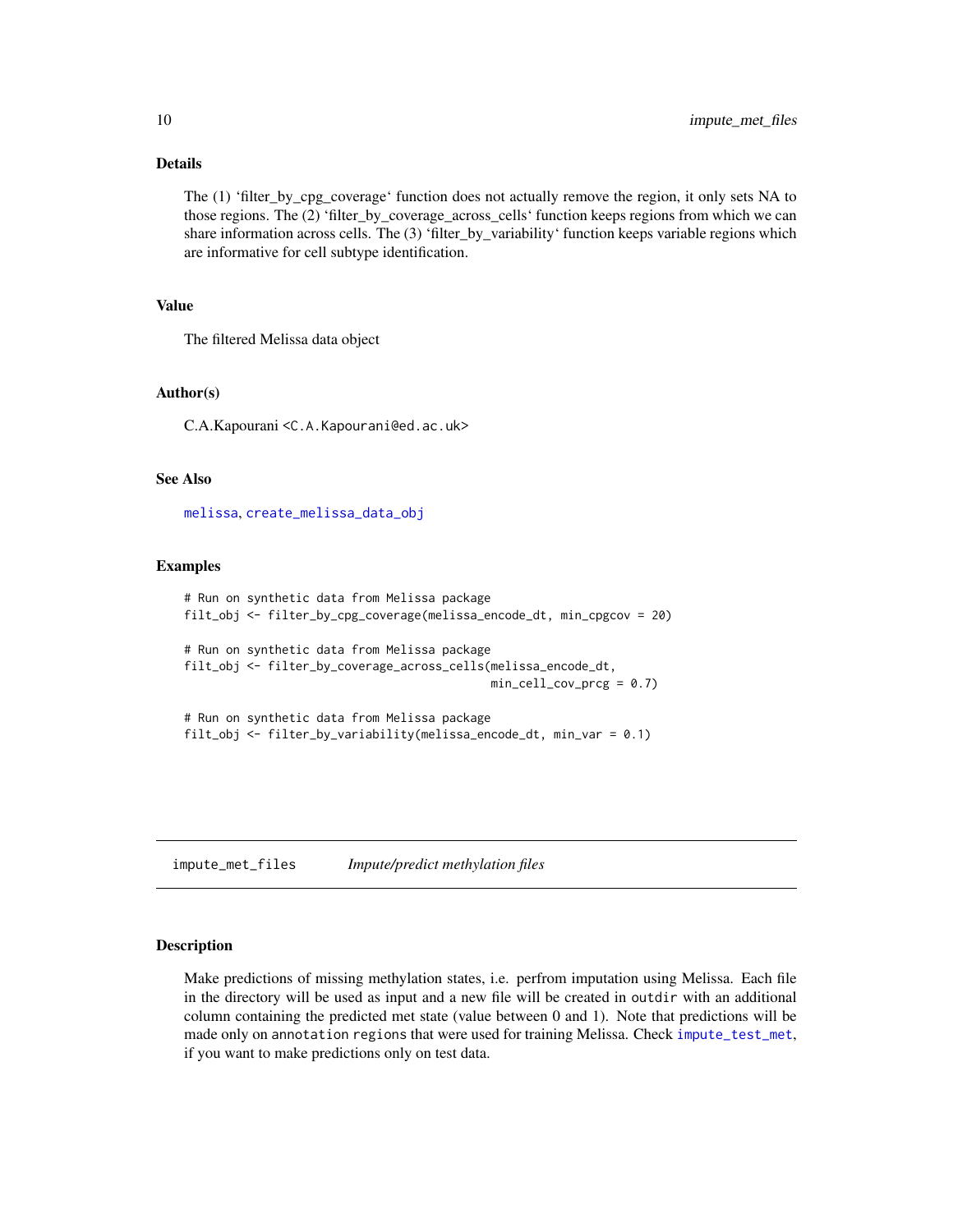<span id="page-10-0"></span>impute\_met\_files 11

# Usage

```
impute_met_files(
 met_dir,
 outdir = NULL,
 obj,
 anno_region,
 basis = NULL,is_predictive = TRUE,
 no_cores = NULL
)
```
# Arguments

| met_dir       | Directory of methylation files, each file corresponds to a single cell. It should<br>contain three columns <chr> <pos> <met_state> (similar to the input required<br/>by create_melissa_data_obj), where met_state can be any value that de-<br/>notes missing CpG information, e.g. -1. Note that files can contain also CpGs<br/>for which we have coverage information, and we can check the predictions made<br/>by Melissa, hence the value can also be <math>0</math> (unmet) or <math>(1)</math> met. Predictions made<br/>by Melissa, will not change the <met_state> column. Melissa will just add an<br/>additional column named <predicted>.</predicted></met_state></met_state></pos></chr> |
|---------------|---------------------------------------------------------------------------------------------------------------------------------------------------------------------------------------------------------------------------------------------------------------------------------------------------------------------------------------------------------------------------------------------------------------------------------------------------------------------------------------------------------------------------------------------------------------------------------------------------------------------------------------------------------------------------------------------------------|
| outdir        | Directory to store the output files for each cell with exactly the same name. If<br>NULL, then a directory called 'imputed' inside 'met_dir' will be created by<br>default.                                                                                                                                                                                                                                                                                                                                                                                                                                                                                                                             |
| obj           | Output of Melissa inference object.                                                                                                                                                                                                                                                                                                                                                                                                                                                                                                                                                                                                                                                                     |
| anno_region   | Annotation region object. This will be the outpuf of create_melissa_data_obj<br>function, e.g melissa_data\$anno_region. This is required to select those regions<br>that were used to train Melissa.                                                                                                                                                                                                                                                                                                                                                                                                                                                                                                   |
| basis         | Basis object, if NULL we perform imputation using Melissa, otherwise using<br>BPRMeth (then obj should be BPRMeth output).                                                                                                                                                                                                                                                                                                                                                                                                                                                                                                                                                                              |
| is_predictive | Logical, use predictive distribution for imputation, or choose the cluster label<br>with the highest responsibility.                                                                                                                                                                                                                                                                                                                                                                                                                                                                                                                                                                                    |
| no_cores      | Number of cores to be used for parallel processing of data.                                                                                                                                                                                                                                                                                                                                                                                                                                                                                                                                                                                                                                             |

# Value

A new directory outdir containing files (cells) with predicted / imputed methylation states per CpG location.

# Author(s)

C.A.Kapourani <C.A.Kapourani@ed.ac.uk>

# See Also

[create\\_melissa\\_data\\_obj](#page-3-1), [melissa](#page-14-1), [filter\\_regions](#page-8-1)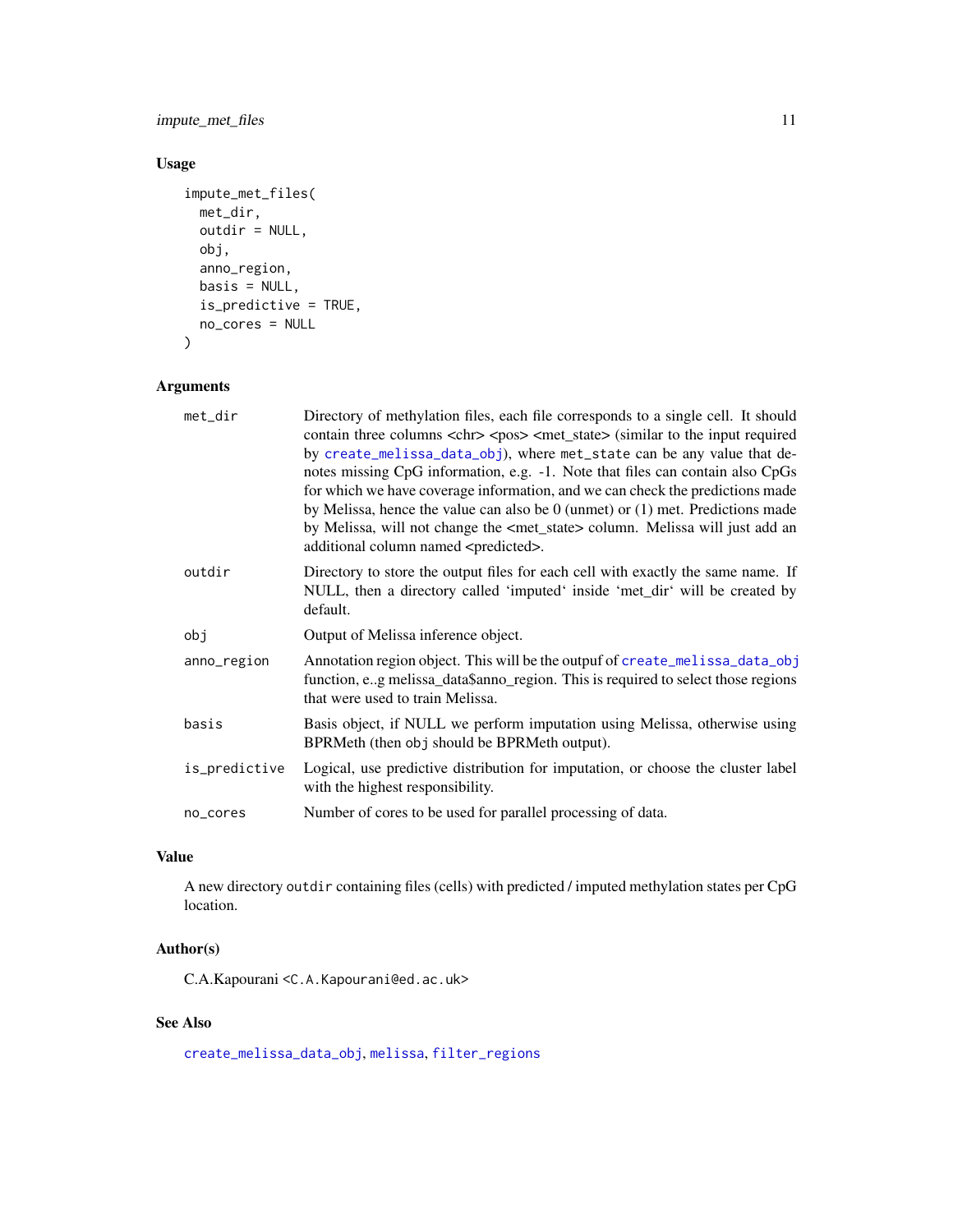#### Examples

```
## Not run:
# Met directory
met_dir <- "name_of_met_dir"
# Annotation file name
anno_file <- "name_of_anno_file"
# Create data object
melissa_data <- create_melissa_data_obj(met_dir, anno_file)
# Run Melissa
melissa_obj <- melissa(X = melissa_data$met, K = 2)
# Annotation object
anno_region <- melissa_data$anno_region
# Peform imputation
impute_met_dir <- "name_of_met_dir_for_imputing_cells"
out <- impute_met_files(met_dir = impute_met_dir, obj = melissa_obj,
                        anno_region = anno_region)
## End(Not run)
```
<span id="page-11-1"></span>impute\_test\_met *Impute/predict test methylation states*

#### Description

Make predictions of missing methylation states, i.e. perfrom imputation using Melissa. This requires keepin a subset of data as a held out test set during Melissa inference. If you want to impute a whole directory containing cells (files) with missing methylation levels, see [impute\\_met\\_files](#page-9-1).

# Usage

```
impute_test_met(
  obj,
  test,
  basis = NULL,is_predictive = TRUE,
  return_test = FALSE
\mathcal{L}
```
#### Arguments

| obi   | Output of Melissa inference object.                                                    |
|-------|----------------------------------------------------------------------------------------|
| test  | Test data to evaluate performance.                                                     |
| basis | Basis object, if NULL we perform imputation using Melissa, otherwise using<br>BPRMeth. |

<span id="page-11-0"></span>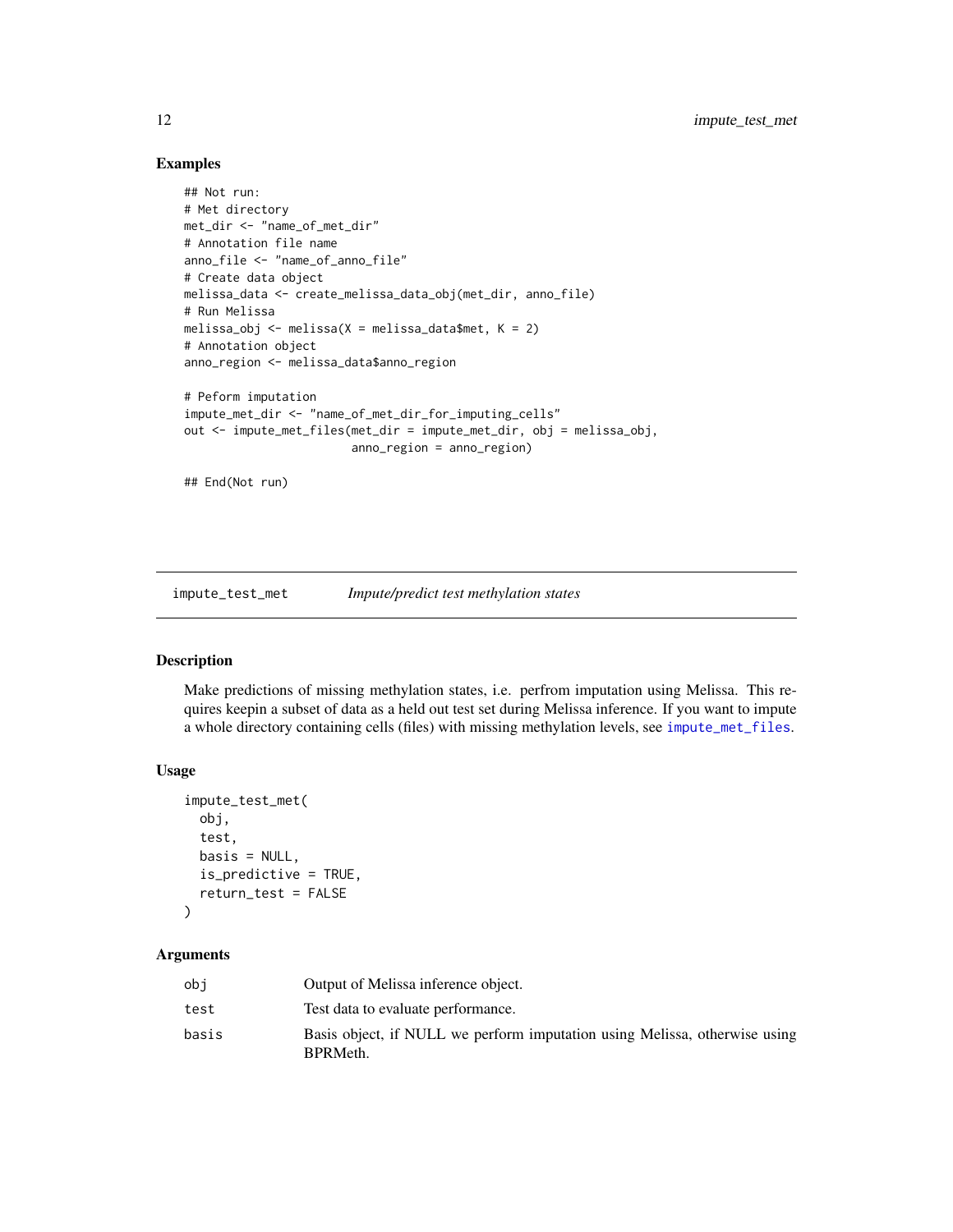<span id="page-12-0"></span>

|             | is predictive Logical, use predictive distribution for imputation, or choose the cluster label<br>with the highest responsibility. |
|-------------|------------------------------------------------------------------------------------------------------------------------------------|
| return test | Whether or not to return a list with the predictions.                                                                              |

#### Value

A list containing two vectors, the true methylation state and the predicted/imputed methylation states.

# Author(s)

C.A.Kapourani <C.A.Kapourani@ed.ac.uk>

#### See Also

[create\\_melissa\\_data\\_obj](#page-3-1), [melissa](#page-14-1), [filter\\_regions](#page-8-1), [eval\\_imputation\\_performance](#page-6-1), [eval\\_cluster\\_performance](#page-5-1)

#### Examples

```
# Extract synthetic data
dt <- melissa_synth_dt
# Partition to train and test set
dt <- partition_dataset(dt)
# Create basis object from BPRMeth package
basis_obj <- BPRMeth::create_rbf_object(M = 3)
# Run Melissa
melissa_obj <- melissa(X = dt$met, K = 2, basis = basis_obj, vb_max_iter=10,
   vb_init_nstart = 1, is_parallel = FALSE, is_verbose = FALSE)
imputation_obj <- impute_test_met(obj = melissa_obj,
                                   test = dt$met_test)
```
init\_design\_matrix *Initialise design matrices*

#### Description

Given a list of observations, initialise design matrices H for computational efficiency.

#### Usage

```
init_design_matrix(basis, X, coverage_ind)
```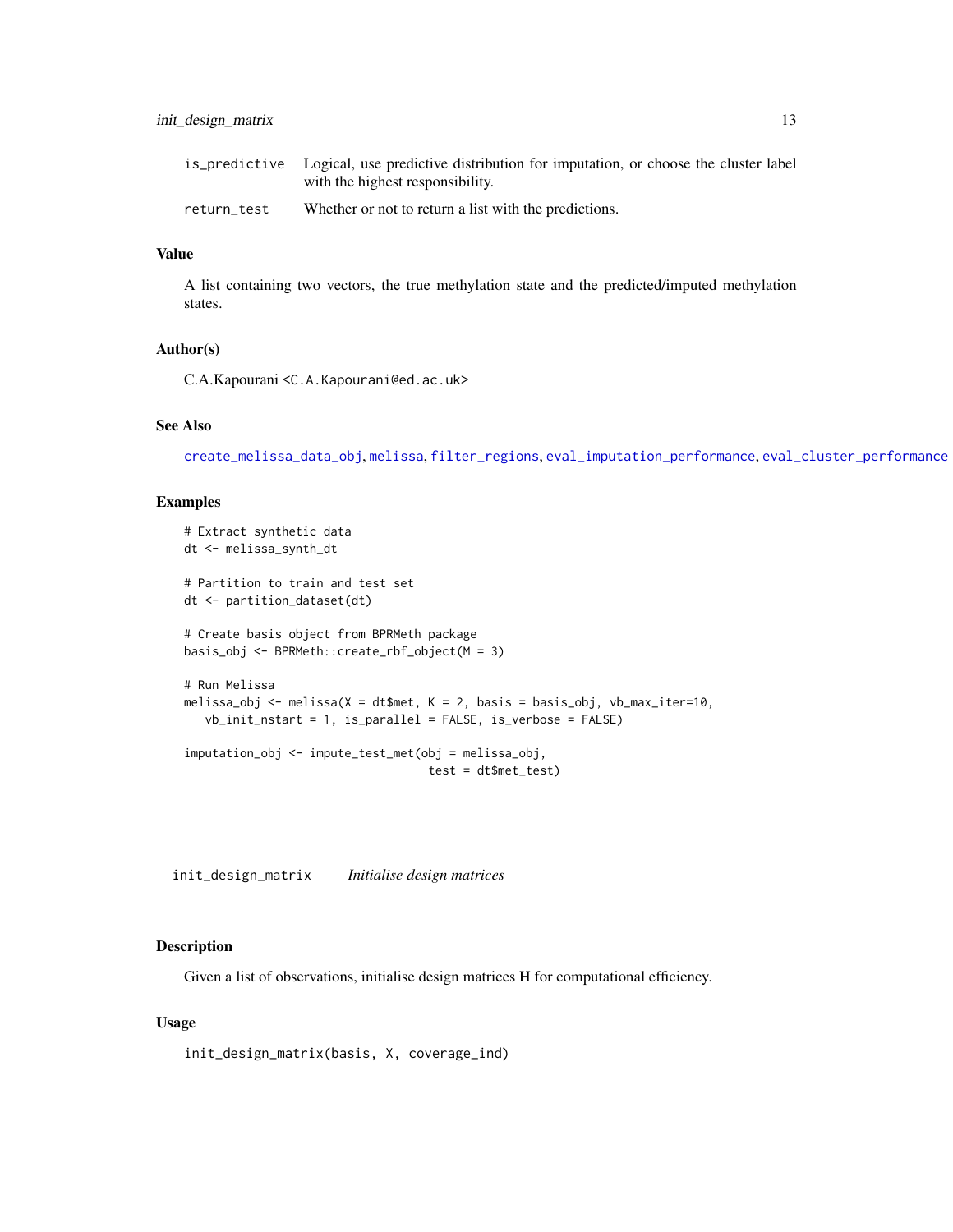# Arguments

| basis        | Basis object.                     |
|--------------|-----------------------------------|
| X            | <b>Observations</b>               |
| coverage_ind | Which observations have coverage. |

#### Value

The design matrix H

log\_sum\_exp *Compute stable log-sum-exp*

# Description

log\_sum\_exp computes the log sum exp trick for avoiding numeric underflow and have numeric stability in computations of small numbers.

#### Usage

log\_sum\_exp(x)

#### Arguments

x A vector of observations

# Value

The logs-sum-exp value

# Author(s)

C.A.Kapourani <C.A.Kapourani@ed.ac.uk>

#### References

<https://hips.seas.harvard.edu/blog/2013/01/09/computing-log-sum-exp/>

<span id="page-13-0"></span>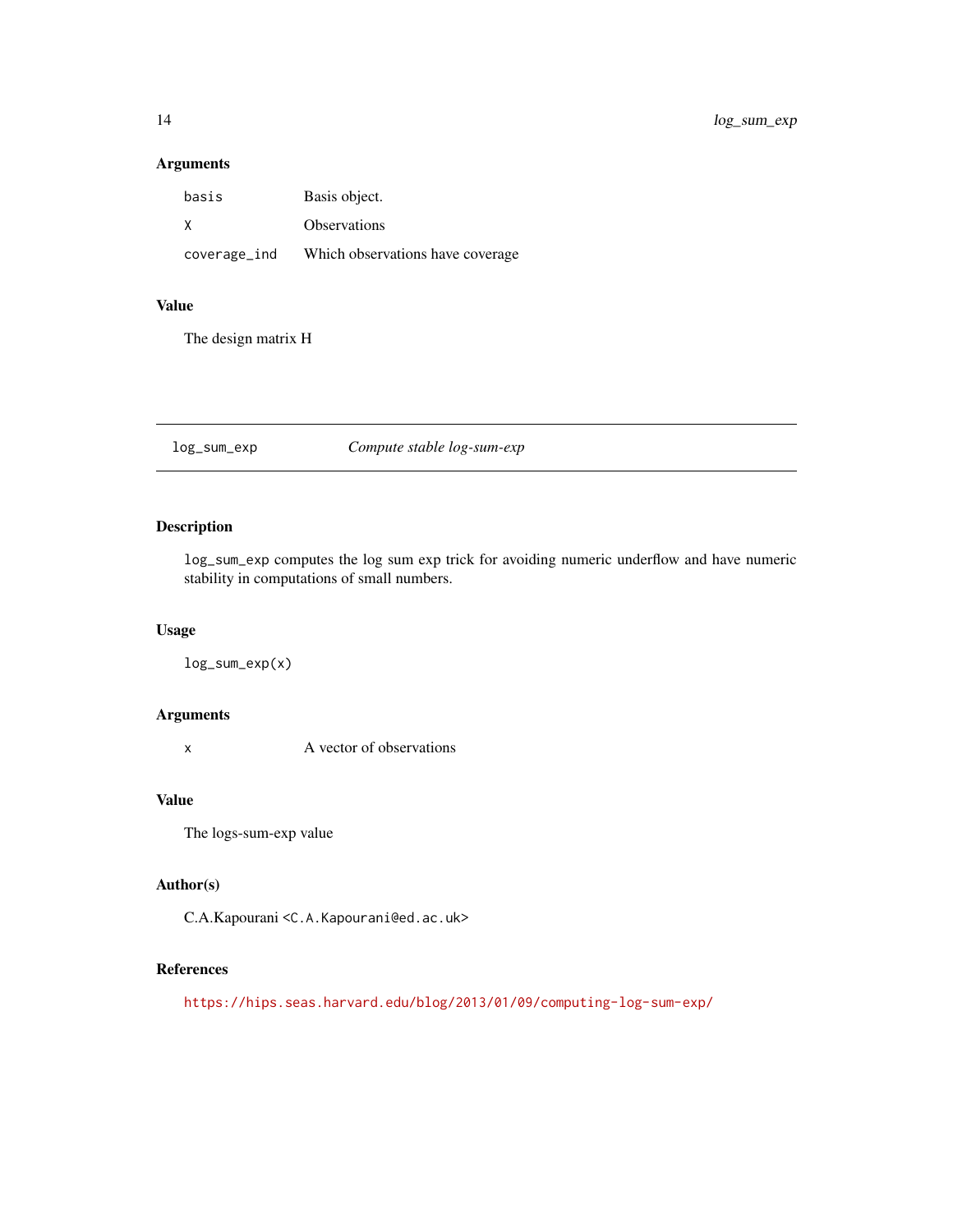<span id="page-14-0"></span>

# Description

Bayesian clustering and imputation of single cell methylomes

#### Usage

.datatable.aware

# Format

An object of class logical of length 1.

# Value

Melissa main package documentation.

#### Author(s)

C.A.Kapourani <kapouranis.andreas@gmail.com>

# See Also

[melissa](#page-14-1), [create\\_melissa\\_data\\_obj](#page-3-1), [partition\\_dataset](#page-20-1), [plot\\_melissa\\_profiles](#page-21-1), [filter\\_regions](#page-8-1)

<span id="page-14-1"></span>melissa *Cluster and impute single cell methylomes using VB*

# Description

melissa clusters and imputes single cells based on their methylome landscape on specific genomic regions, e.g. promoters, using the Variational Bayes (VB) EM-like algorithm.

#### Usage

```
melissa(
 X,
 K = 3,
 basis = NULL,
 delta_0 = NULL,w = NULL,alpha_0 = 0.5,
 beta_0 = NULL,
```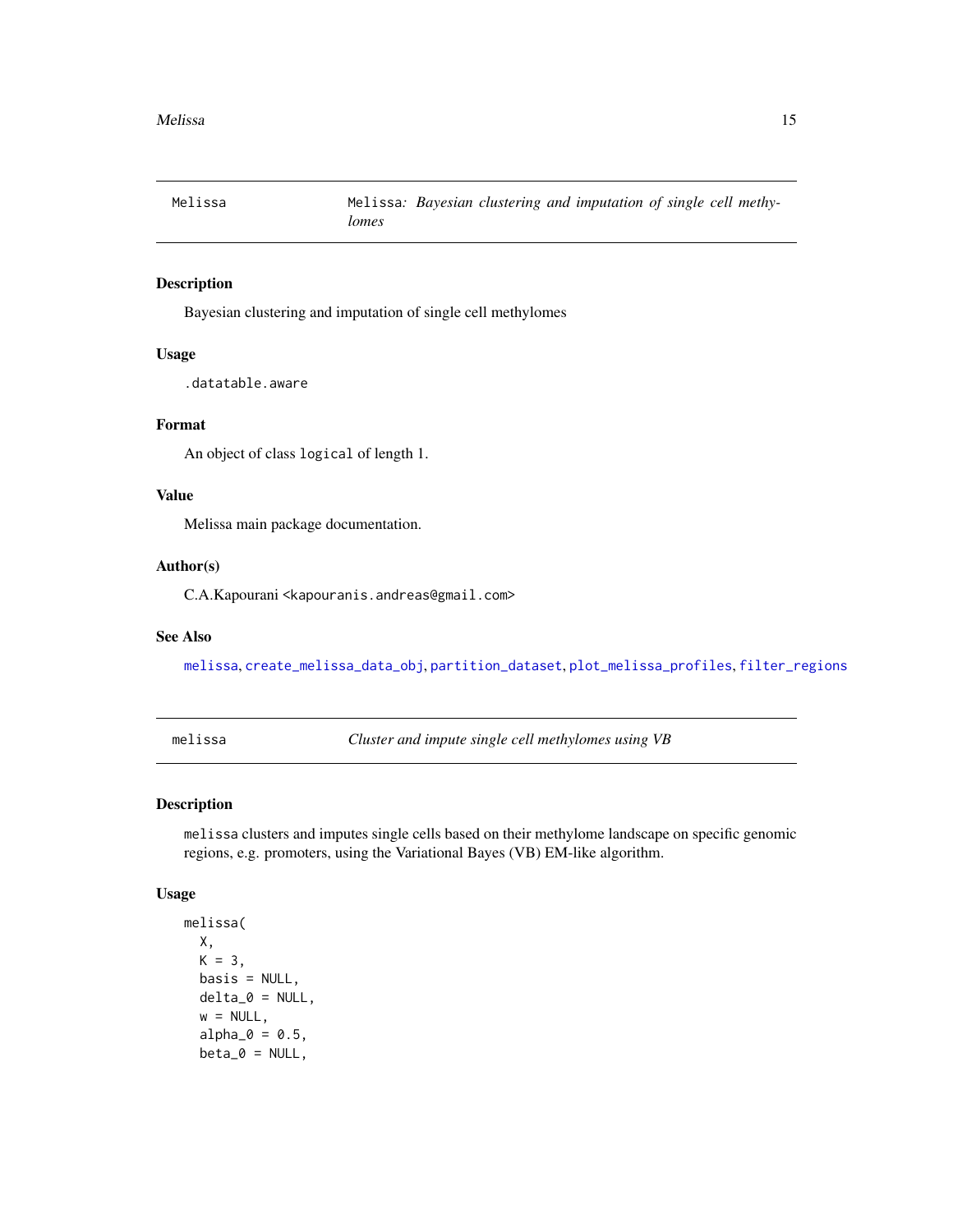#### 16 melissa

```
vb_max\_iter = 300,epsilon_conv = 1e-05,
is_kmeans = TRUE,
vb_init_nstart = 10,
vb_init_max_iter = 20,
is_parallel = FALSE,
no\_cores = 3,is_verbose = TRUE
```
# )

# Arguments

| X                | The input data, which has to be a list of elements of length N, where N are the<br>total number of cells. Each element in the list contains another list of length M,<br>where M is the total number of genomic regions, e.g. promoters. Each element<br>in the inner list is an I X 2 matrix, where I are the total number of observations.<br>The first column contains the input observations x (i.e. CpG locations) and the<br>2nd columns contains the corresponding methylation level. |
|------------------|----------------------------------------------------------------------------------------------------------------------------------------------------------------------------------------------------------------------------------------------------------------------------------------------------------------------------------------------------------------------------------------------------------------------------------------------------------------------------------------------|
| К                | Integer denoting the total number of clusters K.                                                                                                                                                                                                                                                                                                                                                                                                                                             |
| basis            | A 'basis' object. E.g. see create_basis function from BPRMeth package. If<br>NULL, will an RBF object with 3 basis functions will be created.                                                                                                                                                                                                                                                                                                                                                |
| $delta_0$        | Parameter vector of the Dirichlet prior on the mixing proportions pi.                                                                                                                                                                                                                                                                                                                                                                                                                        |
| W                | Optional, an $Mx(D)xK$ array of the initial parameters, where first dimension are<br>the genomic regions M, 2nd the number of covariates D (i.e. basis functions),<br>and 3rd are the clusters K. If NULL, will be assigned with default values.                                                                                                                                                                                                                                             |
| alpha_0          | Hyperparameter: shape parameter for Gamma distribution. A Gamma distribu-<br>tion is used as prior for the precision parameter tau.                                                                                                                                                                                                                                                                                                                                                          |
| beta_0           | Hyperparameter: rate parameter for Gamma distribution. A Gamma distribution<br>is used as prior for the precision parameter tau.                                                                                                                                                                                                                                                                                                                                                             |
| vb_max_iter      | Integer denoting the maximum number of VB iterations.                                                                                                                                                                                                                                                                                                                                                                                                                                        |
| epsilon_conv     | Numeric denoting the convergence threshold for VB.                                                                                                                                                                                                                                                                                                                                                                                                                                           |
| is_kmeans        | Logical, use Kmeans for initialization of model parameters.                                                                                                                                                                                                                                                                                                                                                                                                                                  |
|                  | vb_init_nstart Number of VB random starts for finding better initialization.                                                                                                                                                                                                                                                                                                                                                                                                                 |
| vb_init_max_iter |                                                                                                                                                                                                                                                                                                                                                                                                                                                                                              |
|                  | Maximum number of mini-VB iterations.                                                                                                                                                                                                                                                                                                                                                                                                                                                        |
| is_parallel      | Logical, indicating if code should be run in parallel.                                                                                                                                                                                                                                                                                                                                                                                                                                       |
| no_cores         | Number of cores to be used, default is max_no_cores - 1.                                                                                                                                                                                                                                                                                                                                                                                                                                     |
| is_verbose       | Logical, print results during VB iterations.                                                                                                                                                                                                                                                                                                                                                                                                                                                 |
|                  |                                                                                                                                                                                                                                                                                                                                                                                                                                                                                              |

# Value

An object of class melissa with the following elements:

• W: An (M+1) X K matrix with the optimized parameter values for each cluster, M are the number of basis functions. Each column of the matrix corresponds a different cluster k.

<span id="page-15-0"></span>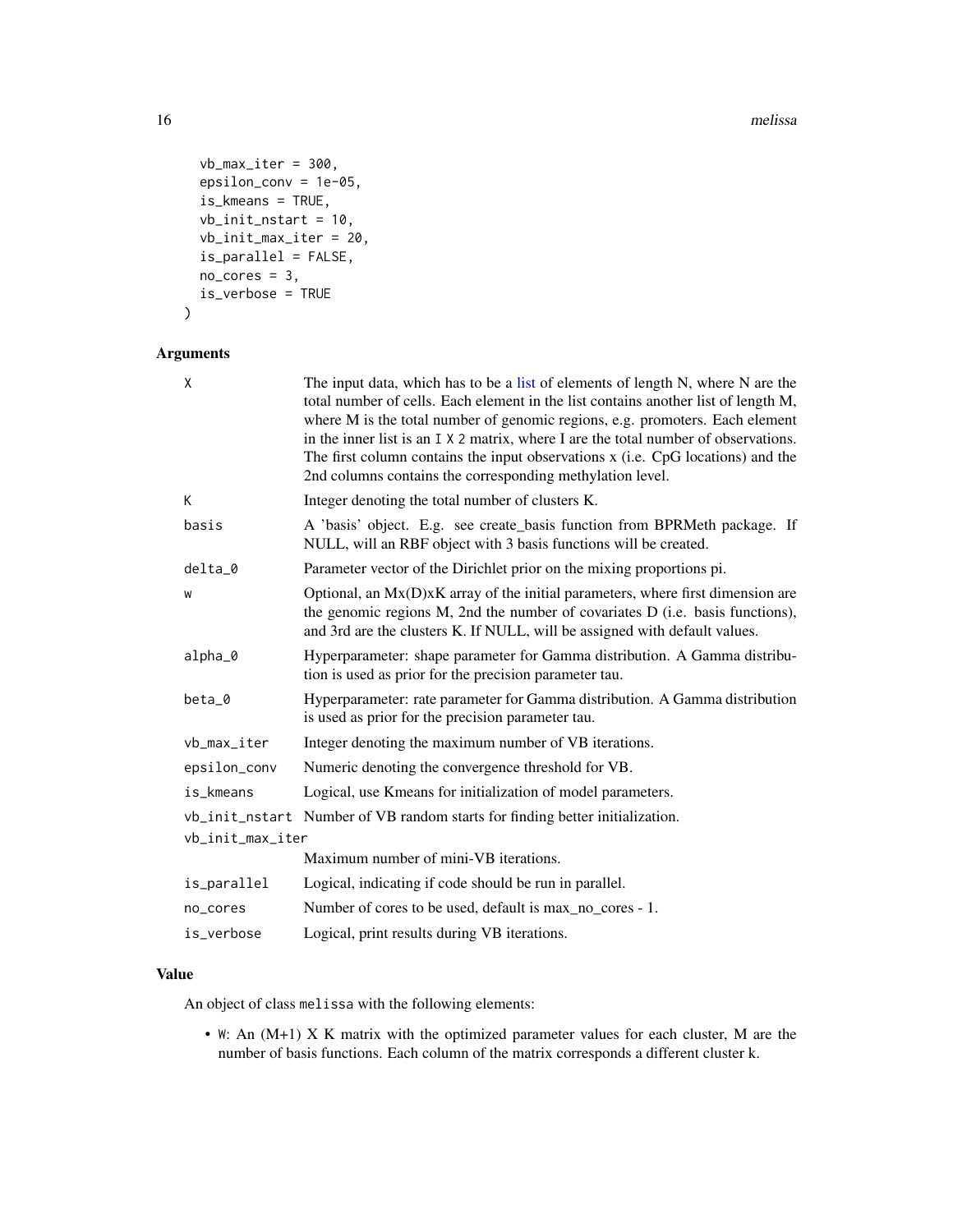#### <span id="page-16-0"></span>melissa 17

- W\_Sigma: A list with the covariance matrices of the posterior parmateter W for each cluster k.
- r\_nk: An (N X K) responsibility matrix of each observations being explained by a specific cluster.
- delta: Optimized Dirichlet paramter for the mixing proportions.
- alpha: Optimized shape parameter of Gamma distribution.
- beta: Optimized rate paramter of the Gamma distribution
- basis: The basis object.
- lb: The lower bound vector.
- labels: Cluster assignment labels.
- pi\_k: Expected value of mixing proportions.

# Details

The modelling and mathematical details for clustering profiles using mean-field variational inference are explained here: <http://rpubs.com/cakapourani/> . More specifically:

- For Binomial/Bernoulli observation model check: <http://rpubs.com/cakapourani/vb-mixture-bpr>
- For Gaussian observation model check: <http://rpubs.com/cakapourani/vb-mixture-lr>

#### Author(s)

C.A.Kapourani <C.A.Kapourani@ed.ac.uk>

#### See Also

```
create_melissa_data_obj, partition_dataset, plot_melissa_profiles, impute_test_met,
impute_met_files, filter_regions
```
# Examples

# Example of running Melissa on synthetic data

```
# Create RBF basis object with 4 RBFs
basis_obj <- BPRMeth::create_rbf_object(M = 4)
set.seed(15)
# Run Melissa
melissa_obj <- melissa(X = melissa_synth_dt$met, K = 2, basis = basis_obj,
  vb_max\_iter = 10, vb\_init\_nstart = 1, vb\_init\_max\_iter = 5,
   is_parallel = FALSE, is_verbose = FALSE)
# Extract mixing proportions
print(melissa_obj$pi_k)
```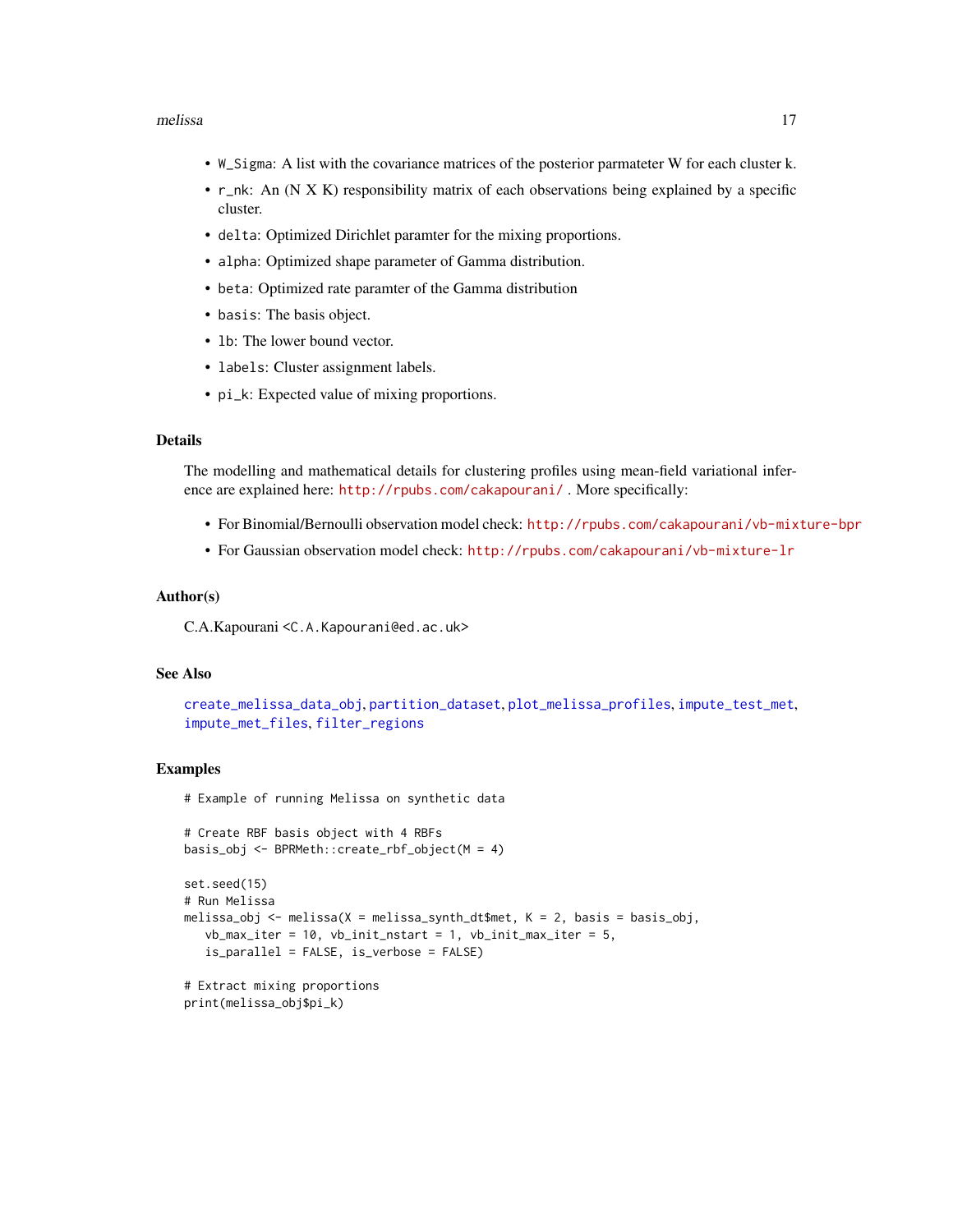<span id="page-17-0"></span>

#### Description

Small synthetic ENCODE data generated by inferring methylation profiles from bulk ENCODE data, and subsequently generating single cells. It consists of  $N = 200$  cells and  $M = 100$  genomic regions. The data are in the required format for directly running Melissa and are used as a case study for the vignette.

#### Usage

melissa\_encode\_dt

#### Format

A list object containing methylation regions, annotation data and the options used for creating the data. This in general would be the output of the [create\\_melissa\\_data\\_obj](#page-3-1) function. It has the following three objects:

- met: A list containing the methylation data, each element of the list is a different cell.
- anno\_region: Corresponding annotation data for each genomic region.
- opts: Parameters/options used to generate the data.

#### Value

Synthetic ENCODE methylation data

#### See Also

[create\\_melissa\\_data\\_obj](#page-3-1)

melissa\_gibbs *Gibbs sampling algorithm for Melissa model*

# **Description**

melissa\_gibbs implements the Gibbs sampling algorithm for performing clustering of single cells based on their DNA methylation profiles, where the observation model is the Bernoulli distributed Probit Regression likelihood. NOTE: that Gibbs sampling is really slow and we recommend using the VB implementation: [melissa](#page-14-1).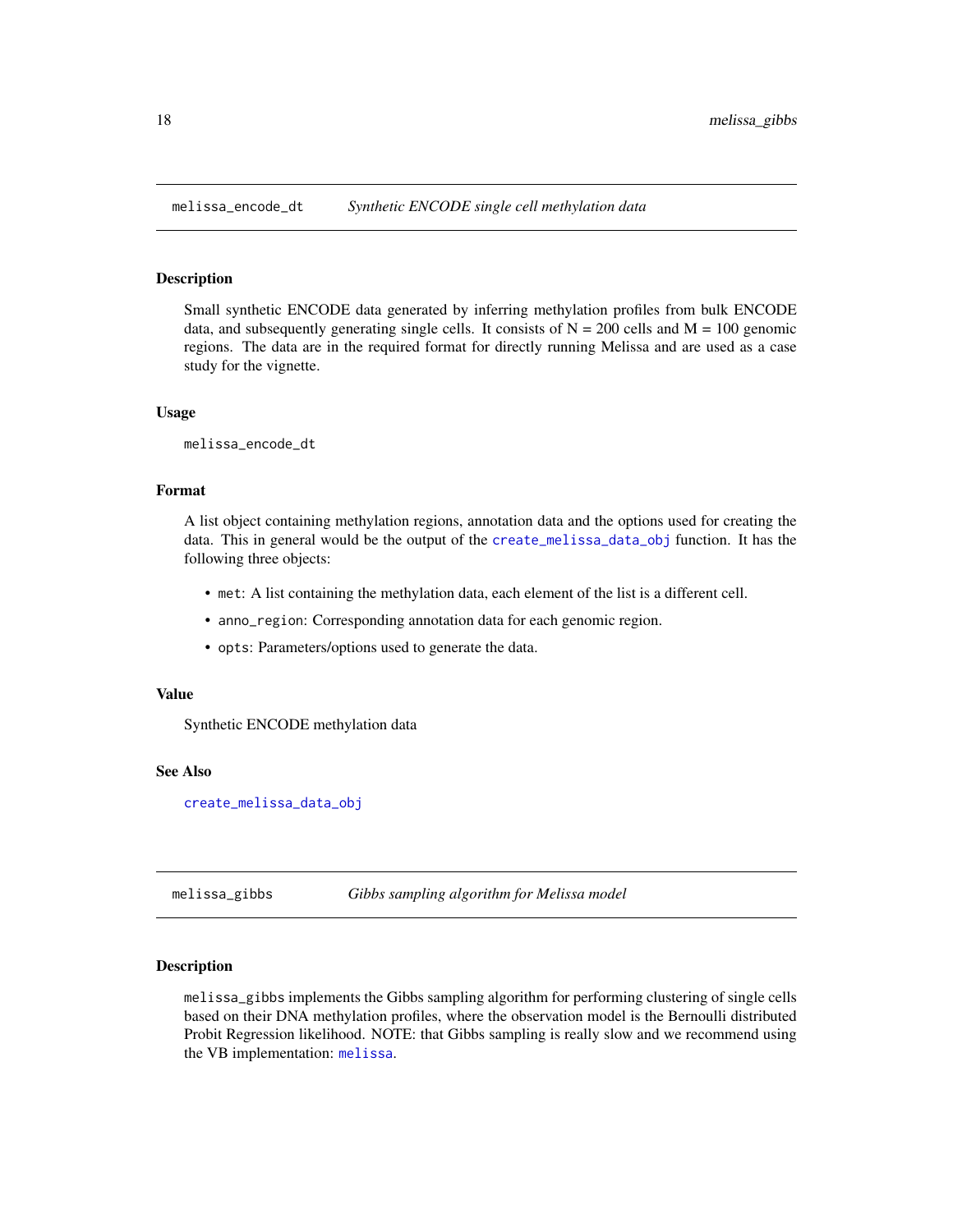# melissa\_gibbs 19

# Usage

```
melissa_gibbs(
 X,
 K = 2,pi_k = rep(1/K, K),
 w = NULL,basis = NULL,w_0_mean = NULL,
 w_0_cov = NULL,
 dir_a = rep(1, K),lambda = 1/2,
 gibbs_nsim = 1000,
 gibbs_burn_in = 200,
  inner_gibbs = FALSE,
 gibbs_inner_nsim = 50,
 is_parallel = TRUE,
 no_cores = NULL,
 is_verbose = FALSE
\mathcal{L}
```
# Arguments

| X                | A list of length I, where I are the total number of cells. Each element of the<br>list contains another list of length N, where N is the total number of genomic<br>regions. Each element of the inner list is an L x 2 matrix of observations, where<br>1st column contains the locations and the 2nd column contains the methylation<br>level of the corresponding CpGs. |  |
|------------------|----------------------------------------------------------------------------------------------------------------------------------------------------------------------------------------------------------------------------------------------------------------------------------------------------------------------------------------------------------------------------|--|
| K                | Integer denoting the number of clusters K.                                                                                                                                                                                                                                                                                                                                 |  |
| pi_k             | Vector of length K, denoting the mixing proportions.                                                                                                                                                                                                                                                                                                                       |  |
| W                | A N x M x K array, where each column contains the basis function coefficients<br>for the corresponding cluster.                                                                                                                                                                                                                                                            |  |
| basis            | A 'basis' object. E.g. see create_rbf_object from BPRMeth package                                                                                                                                                                                                                                                                                                          |  |
| w_0_mean         | The prior mean hyperparameter for w                                                                                                                                                                                                                                                                                                                                        |  |
| $W_0$ _COV       | The prior covariance hyperparameter for w                                                                                                                                                                                                                                                                                                                                  |  |
| dir_a            | The Dirichlet concentration parameter, prior over pi_k                                                                                                                                                                                                                                                                                                                     |  |
| lambda           | The complexity penalty coefficient for penalized regression.                                                                                                                                                                                                                                                                                                               |  |
| gibbs_nsim       | Argument giving the number of simulations of the Gibbs sampler.                                                                                                                                                                                                                                                                                                            |  |
| gibbs_burn_in    | Argument giving the burn in period of the Gibbs sampler.                                                                                                                                                                                                                                                                                                                   |  |
| inner_gibbs      | Logical, indicating if we should perform Gibbs sampling to sample from the<br>augmented BPR model.                                                                                                                                                                                                                                                                         |  |
| gibbs_inner_nsim |                                                                                                                                                                                                                                                                                                                                                                            |  |
|                  | Number of inner Gibbs simulations.                                                                                                                                                                                                                                                                                                                                         |  |
| is_parallel      | Logical, indicating if code should be run in parallel.                                                                                                                                                                                                                                                                                                                     |  |
| no_cores         | Number of cores to be used, default is max_no_cores - 1.                                                                                                                                                                                                                                                                                                                   |  |
| is_verbose       | Logical, print results during EM iterations                                                                                                                                                                                                                                                                                                                                |  |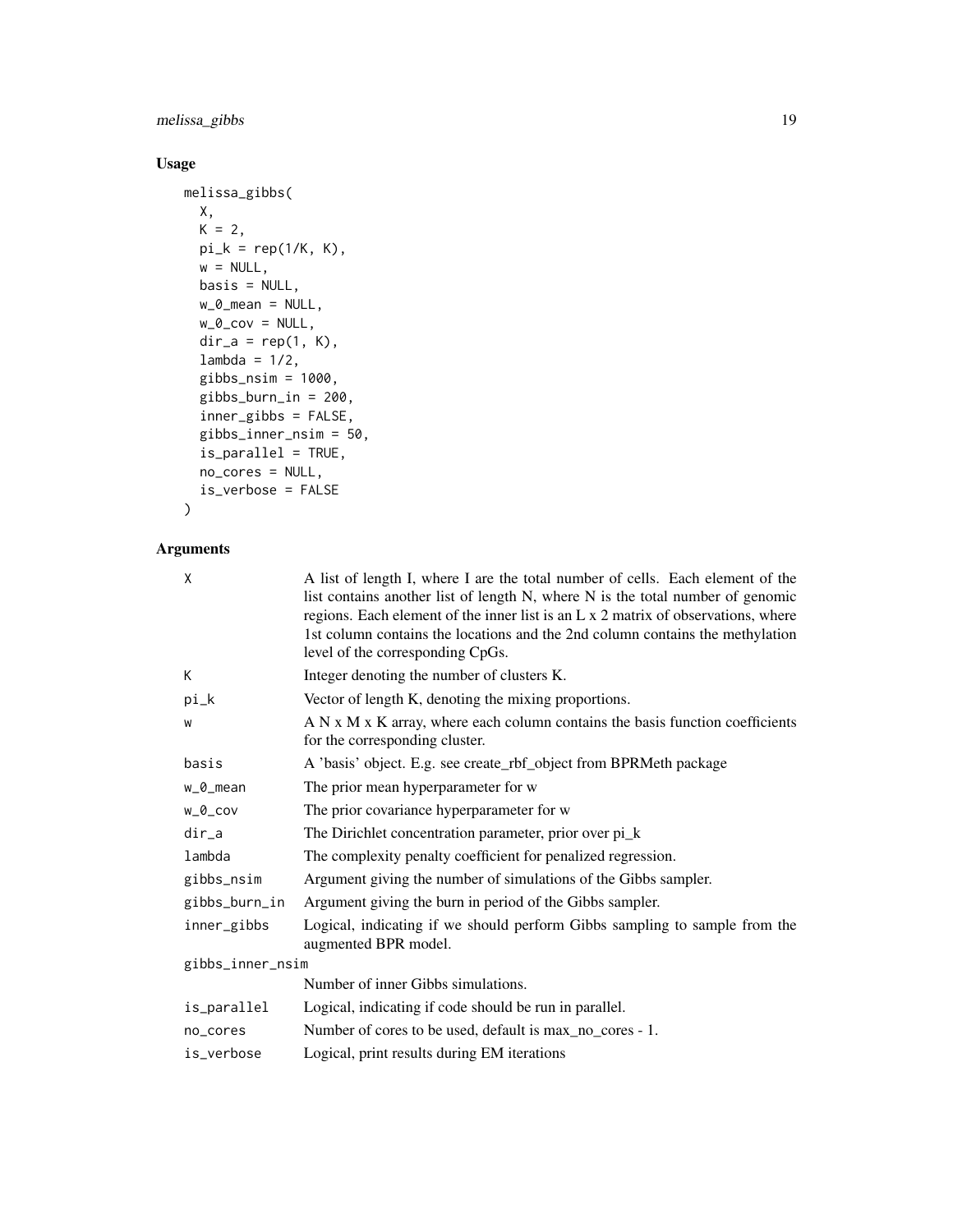#### <span id="page-19-0"></span>Value

An object of class melissa\_gibbs.

#### Author(s)

C.A.Kapourani <C.A.Kapourani@ed.ac.uk>

# See Also

```
melissa, create_melissa_data_obj, partition_dataset, filter_regions
```
#### Examples

```
# Example of running Melissa Gibbs on synthetic data
```

```
# Create RBF basis object with 4 RBFs
basis_obj <- BPRMeth::create_rbf_object(M = 4)
set.seed(15)
# Run Melissa Gibbs
melissa_obj <- melissa_gibbs(X = melissa_synth_dt$met, K = 2, basis = basis_obj,
   gibbs_nsim = 10, gibbs_burn_in = 5, is_parallel = FALSE, is_verbose = FALSE)
# Extract mixing proportions
```

```
print(melissa_obj$pi_k)
```
melissa\_synth\_dt *Synthetic single cell methylation data*

#### Description

Small synthetic data for quick analysis. It consists of  $N = 50$  cells and  $M = 50$  genomic regions.

#### Usage

melissa\_synth\_dt

#### Format

A list object containing methylation regions, annotation data and the options used for creating the data. This in general would be the output of the [create\\_melissa\\_data\\_obj](#page-3-1) function. It has the following three objects:

- met: A list containing the methylation data, each element of the list is a different cell.
- anno\_region: Corresponding annotation data for each genomic region.
- opts: Parameters/options used to generate the data.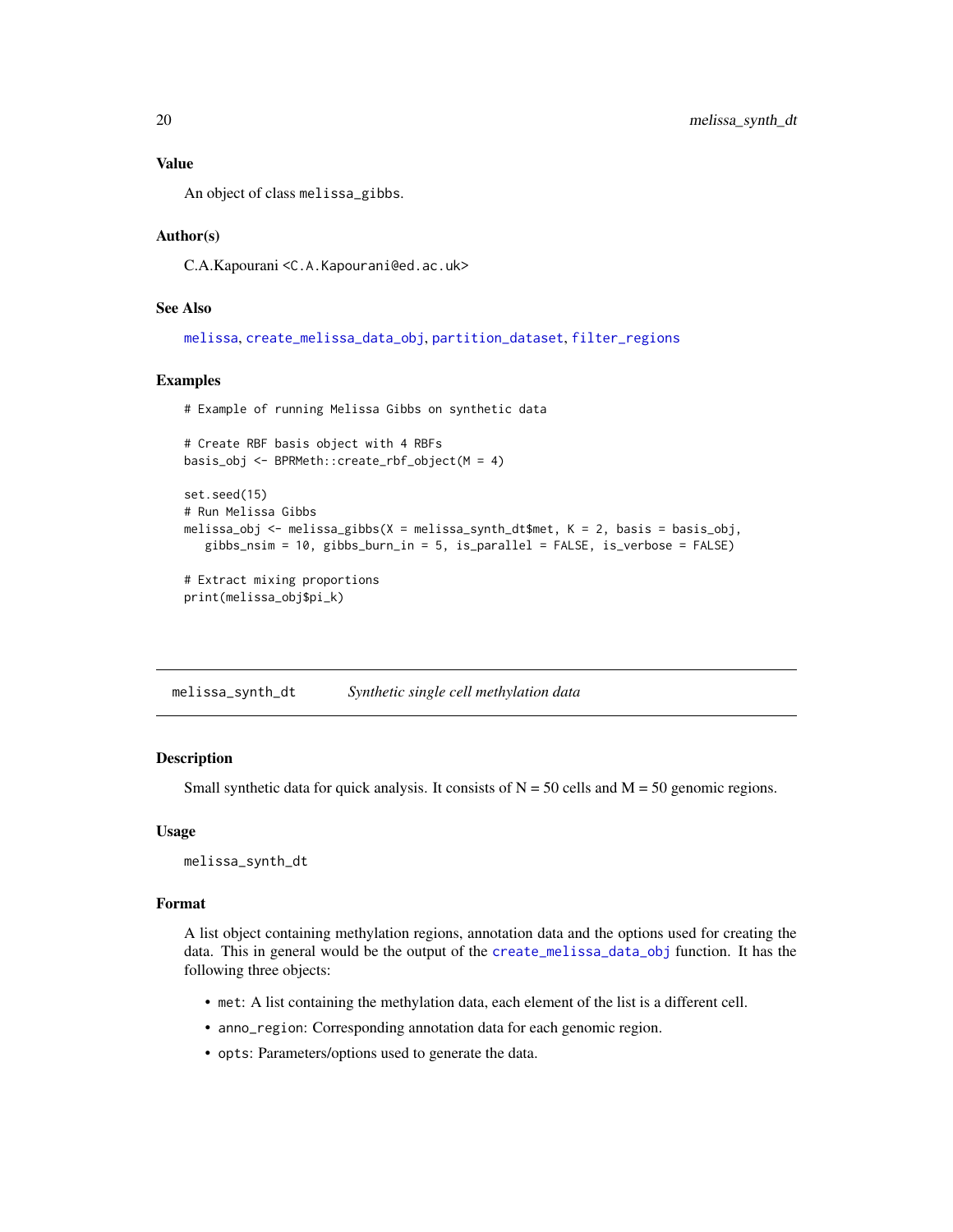# <span id="page-20-0"></span>partition\_dataset 21

# Value

Synthetic methylation data

# See Also

[create\\_melissa\\_data\\_obj](#page-3-1)

<span id="page-20-1"></span>partition\_dataset *Partition synthetic dataset to training and test set*

# Description

Partition synthetic dataset to training and test set

#### Usage

```
partition_dataset(
  dt_obj,
  data_train_prcg = 0.5,
  region\_train\_prog = 0.95,cpg_{\text{r}}train_prcg = 0.5,
  is_synth = FALSE
)
```
#### Arguments

| dt_obi            | Melissa data object                                                                                                                      |  |
|-------------------|------------------------------------------------------------------------------------------------------------------------------------------|--|
| data_train_prcg   |                                                                                                                                          |  |
|                   | Percentage of genomic regions that will be fully used for training, <i>i.e.</i> across the<br>whole region we will have no CpGs missing. |  |
| region_train_prcg |                                                                                                                                          |  |
|                   | Fraction of genomic regions to keep for training set, i.e. some genomic regions<br>will have no coverage at all during training.         |  |
|                   | cpg_train_prcg Fraction of CpGs in each genomic region to keep for training set.                                                         |  |
| is_synth          | Logical, whether we have synthetic data or not.                                                                                          |  |

## Value

The Melissa object with the following changes. The 'met' element will now contain only the 'training' data. An additional element called 'met\_test' will store the data that will be used during testing to evaluate the imputation performance. These data will not be seen from Melissa during inference.

#### Author(s)

C.A.Kapourani <C.A.Kapourani@ed.ac.uk>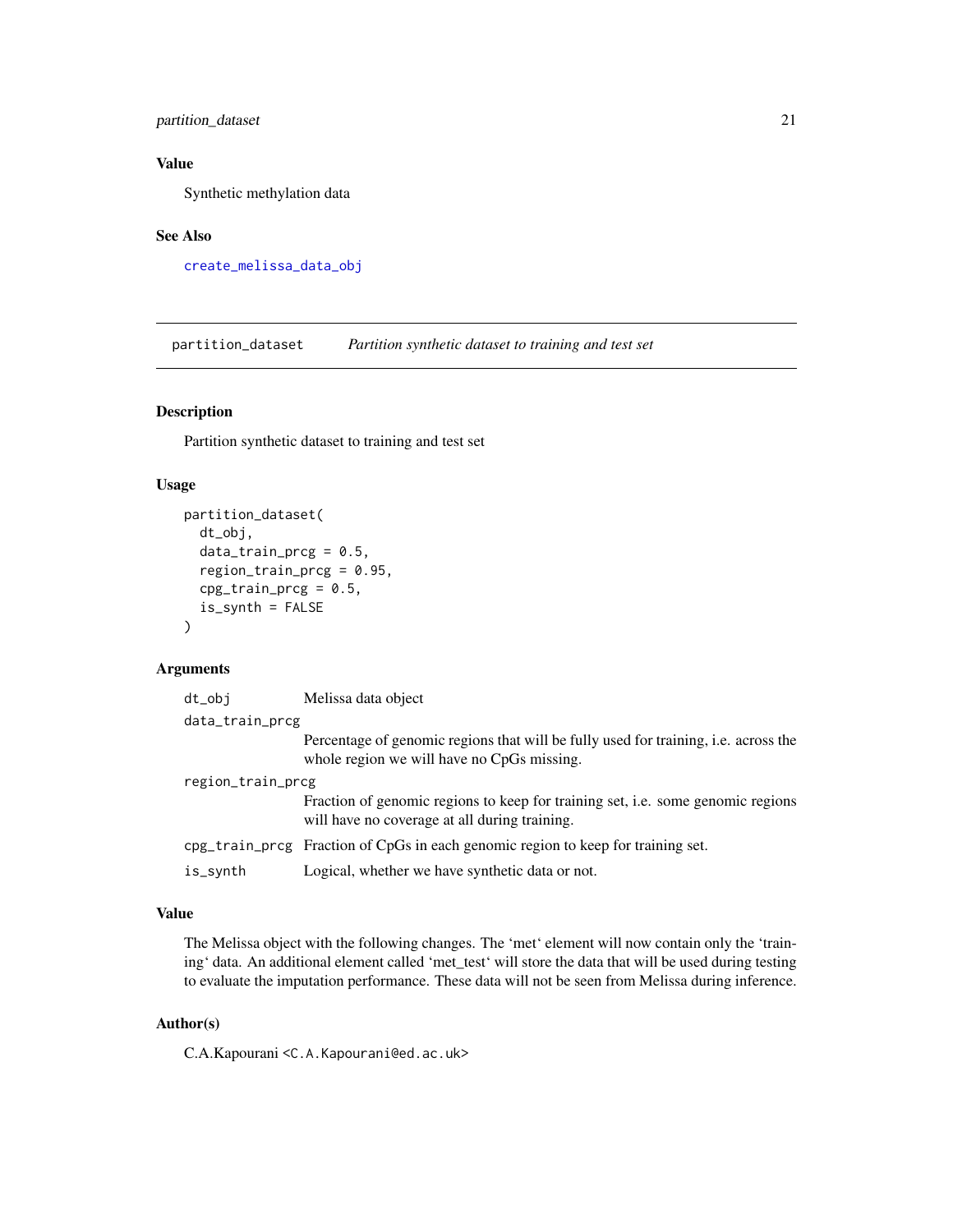# <span id="page-21-0"></span>See Also

[create\\_melissa\\_data\\_obj](#page-3-1), [melissa](#page-14-1), [filter\\_regions](#page-8-1)

#### Examples

# Partition the synthetic data from Melissa package dt <- partition\_dataset(melissa\_encode\_dt)

<span id="page-21-1"></span>plot\_melissa\_profiles *Plot predictive methylaation profiles*

#### Description

This function plots the predictive distribution of the methylation profiles inferred using the Melissa model. Each colour corresponds to a different cluster.

## Usage

```
plot_melissa_profiles(
 melissa_obj,
  region = 1,
  title = "Melissa profiles",
 x_axis = "genomic region",
 y_axis = "met level",
 x_labels = c("Upstream", "", "Centre", "", "Downstream"),
  ...
\mathcal{L}
```
# Arguments

| melissa_obj | Clustered cell subtypes using Melissa inference functions. |
|-------------|------------------------------------------------------------|
| region      | Genomic region number.                                     |
| title       | Plot title                                                 |
| x_axis      | x axis label                                               |
| y_axis      | x axis label                                               |
| x_labels    | x axis ticks labels                                        |
|             | Additional parameters                                      |
|             |                                                            |

# Value

A ggplot2 object.

#### Author(s)

C.A.Kapourani <C.A.Kapourani@ed.ac.uk>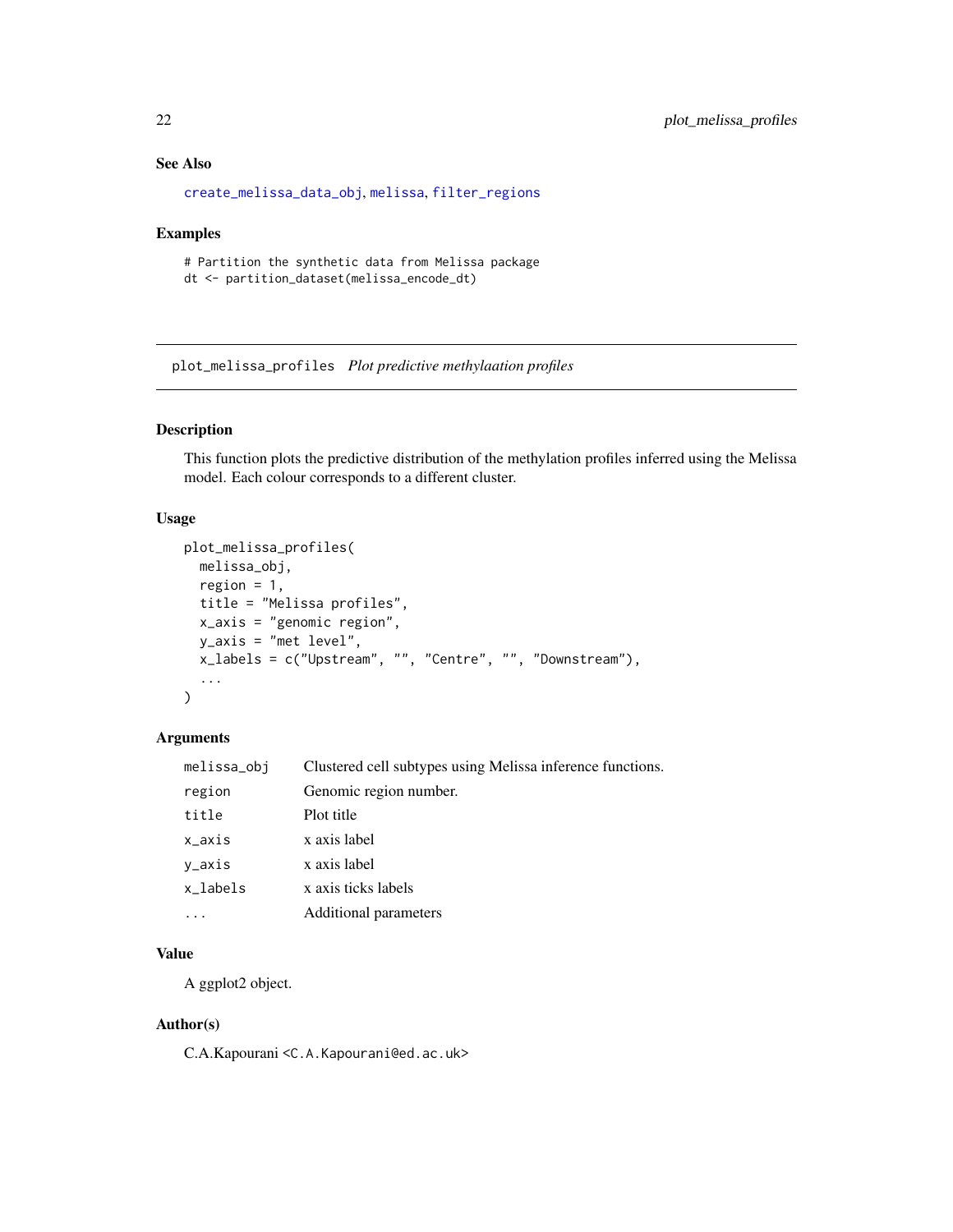<span id="page-22-0"></span>plot\_melissa\_profiles 23

# See Also

[create\\_melissa\\_data\\_obj](#page-3-1), [melissa](#page-14-1), [filter\\_regions](#page-8-1), [eval\\_imputation\\_performance](#page-6-1), [eval\\_cluster\\_performance](#page-5-1)

# Examples

```
# Extract synthetic data
dt <- melissa_synth_dt
# Create basis object from BPRMeth package
basis_obj <- BPRMeth::create_rbf_object(M = 3)
# Run Melissa
melissa_obj <- melissa(X = dt$met, K = 2, basis = basis_obj, vb_max_iter = 10,
   vb_init_nstart = 1, is_parallel = FALSE, is_verbose = FALSE)
gg <- plot_melissa_profiles(melissa_obj, region = 10)
```